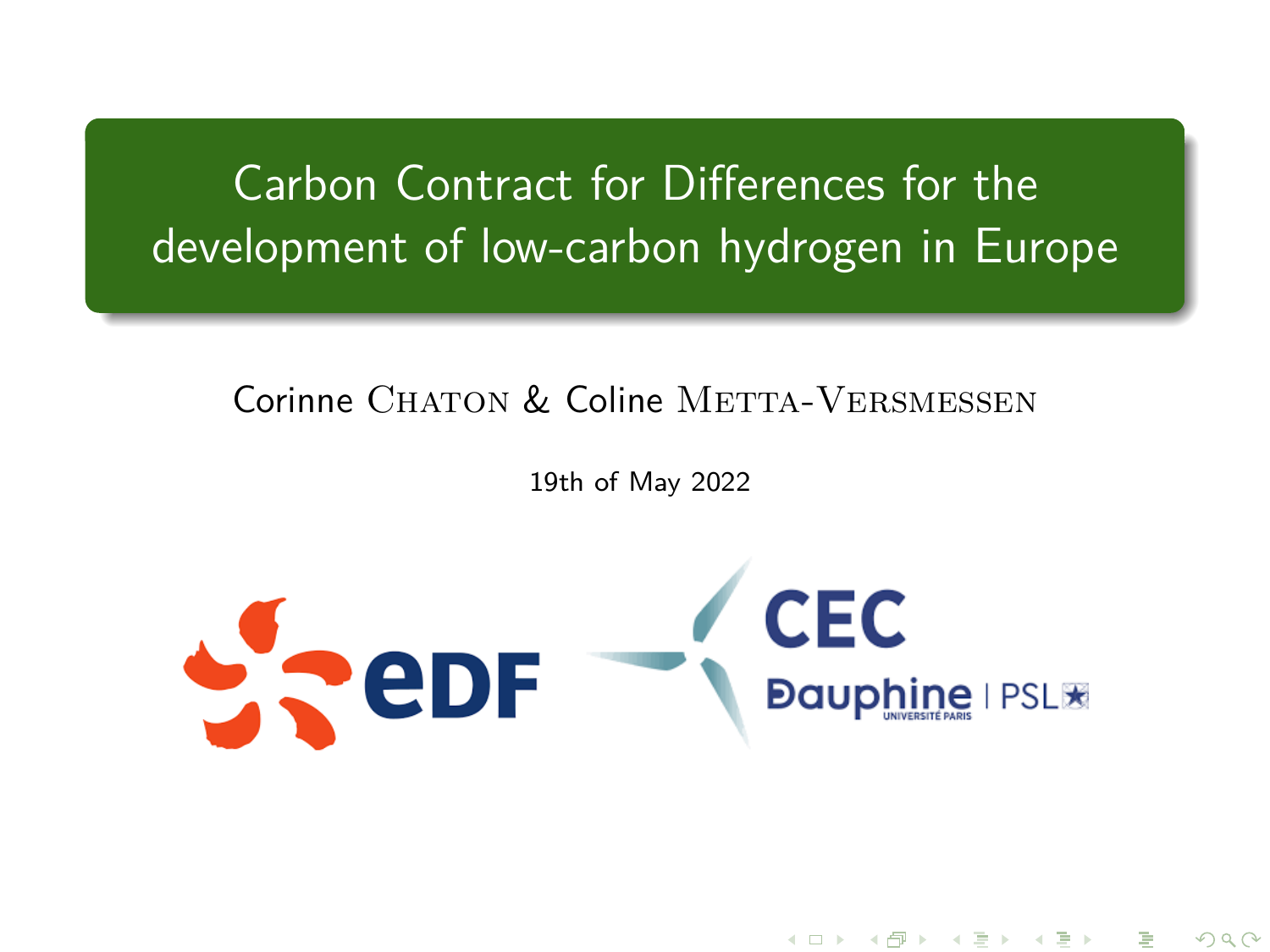<span id="page-1-0"></span>

| Introduction      | II- Analytical model | III- CCfDs determination | Conclusion | Appendices |
|-------------------|----------------------|--------------------------|------------|------------|
| $\bullet$ 0000000 | 0000000000           | 0000000000               | 000        | 000000000  |
| Table of contents |                      |                          |            |            |



- 2 [Analytical model](#page-9-0)
- 3 [Determination of French and German CCfDs](#page-19-0)

### **[Conclusion](#page-29-0)**



 $\mathcal{A} \ \overline{\mathcal{B}} \ \rightarrow \ \mathcal{A} \ \overline{\mathcal{B}} \ \rightarrow$ 

4 17 18

 $\overline{AB}$ 

 $2990$ 

э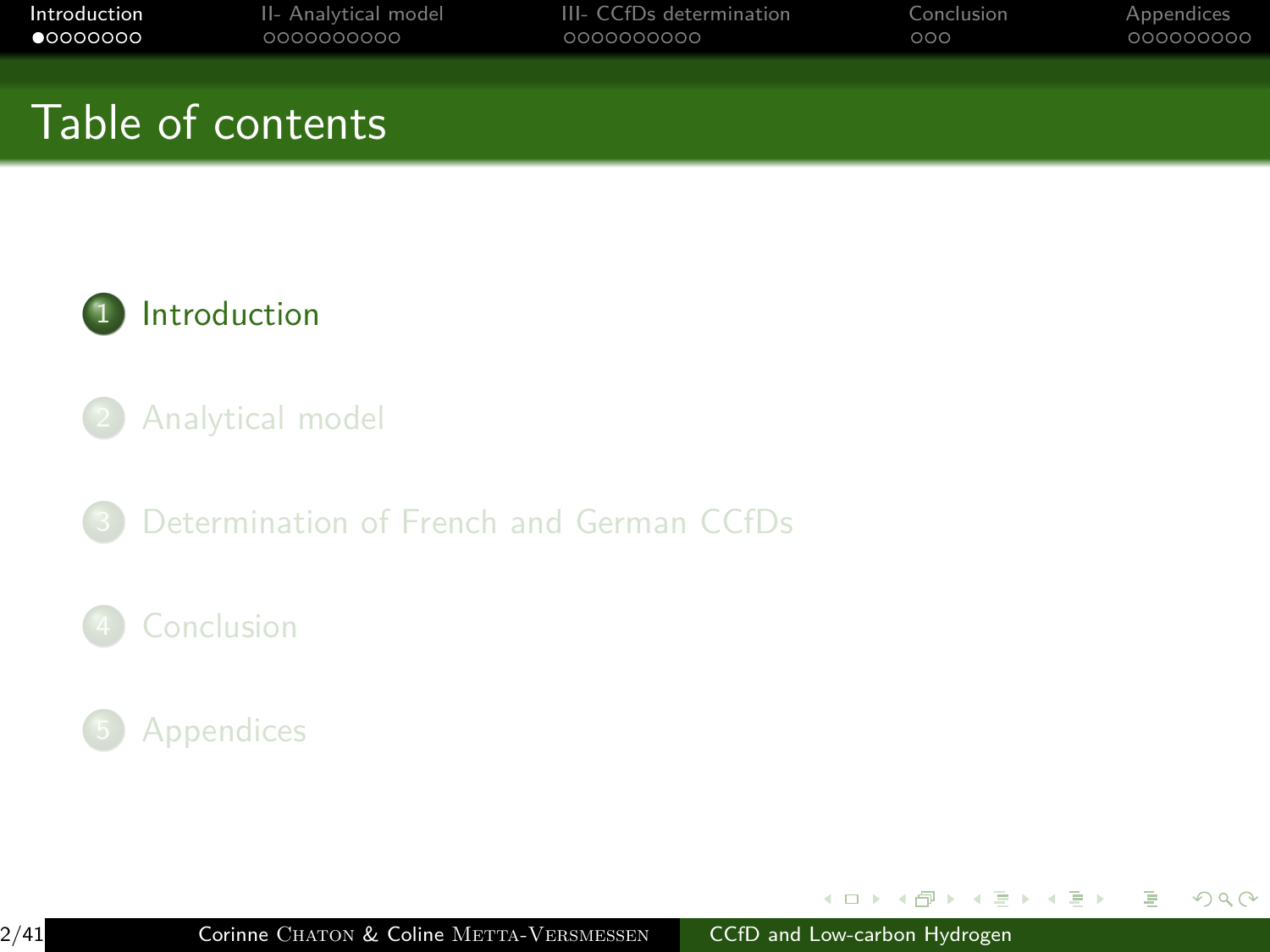| Introduction | II- Analytical model | III- CCfDs determination | Conclusion | Appendices |
|--------------|----------------------|--------------------------|------------|------------|
| െറെററററ      | 0000000000           | 0000000000               | 000        | -000000000 |
|              |                      |                          |            |            |

### Context

#### Low-carbon hydrogen, an energy vector for decarbonization



 $FIGURE - The main benefits expected by Member States from the$ development of low-carbon hydrogen, FCH2JU (2020)

イロメ イ何 メイヨメ イヨメ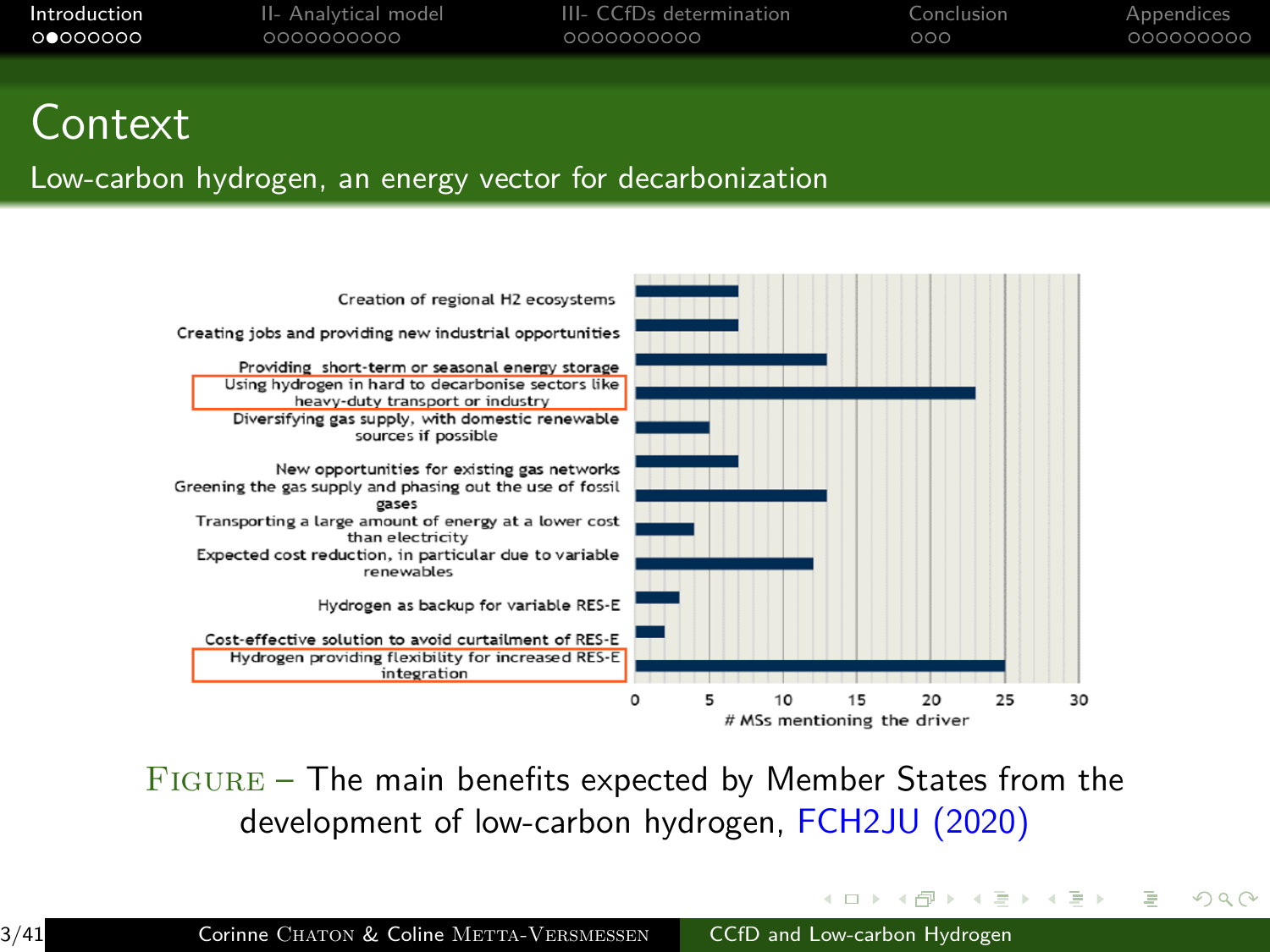| Introduction | II- Analytical model | III- CCfDs determination | Conclusion | Appendices |
|--------------|----------------------|--------------------------|------------|------------|
|              | 0000000000           | 0000000000               | 000        | 000000000  |
|              |                      |                          |            |            |

### Context

A product in need of competitiveness in the face of steam reforming production



 $FIGURE - Distribution of H<sub>2</sub> production by technology in Europe in$ 2018, Hydrogen Europe (2020)

イロメ イ母メ イヨメ イヨメ

 $\Omega$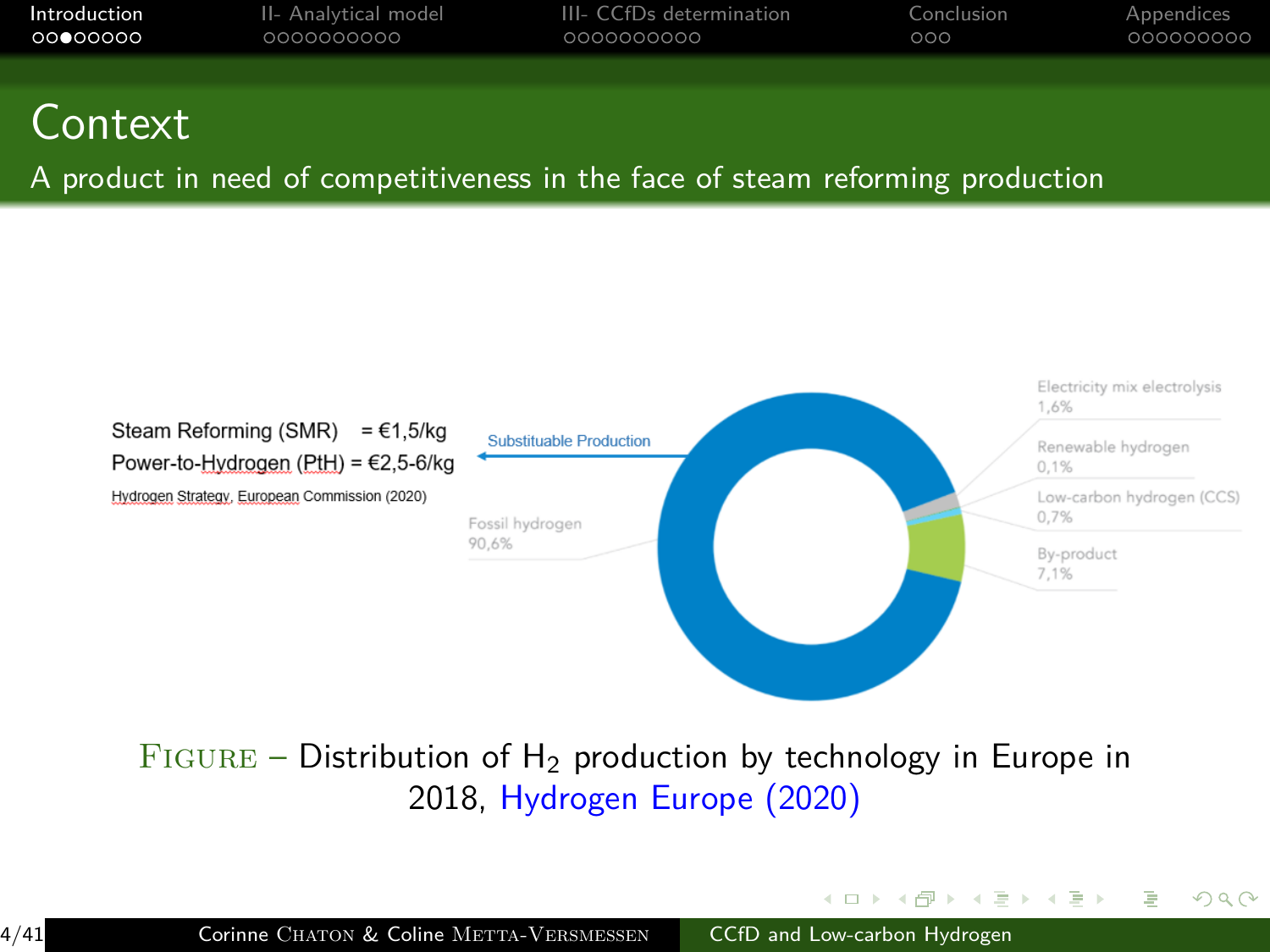| Introduction | II- Analytical model | III- CCfDs determination | Conclusion | Appendices |
|--------------|----------------------|--------------------------|------------|------------|
| റററ⊜റററ      | 0000000000           | 0000000000               | 000        | 000000000  |
|              |                      |                          |            |            |

### **Context**

The need for an effective carbon price to make up for the competitiveness gap



 $FIGURE - Low-carbon H<sub>2</sub>$ costs needed to achieve competitiveness without carbon price, Hydrogen Insights (2021)

イロメ イ母メ イヨメ イヨメ

 $\Omega$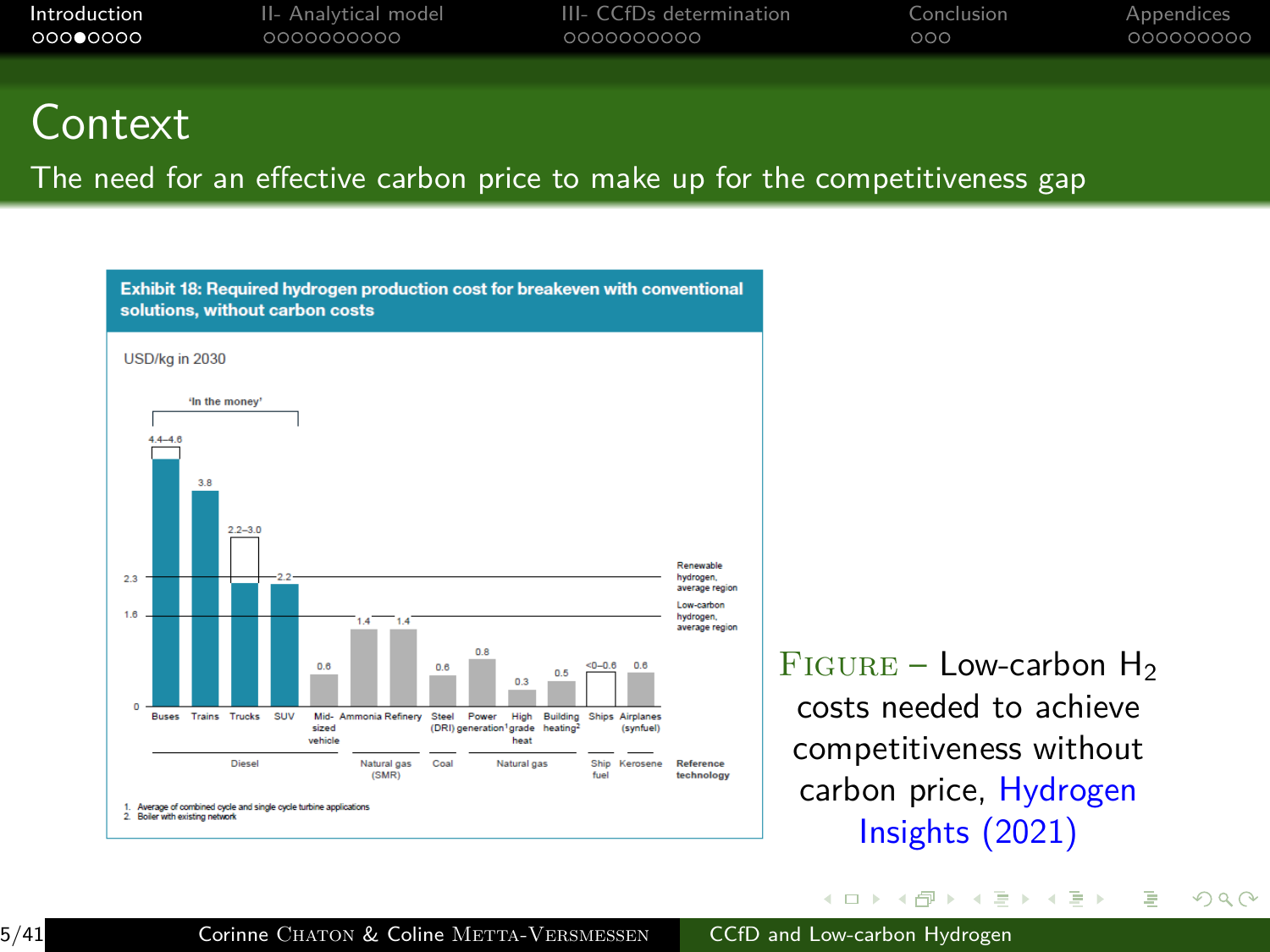| Introduction | II- Analytical model | III- CCfDs determination | Conclusion | Appendices |
|--------------|----------------------|--------------------------|------------|------------|
| 00000000     | 0000000000           | 0000000000               | 000        | 000000000  |
| Contexte     |                      |                          |            |            |

#### The CCfD, a tool that arouses interest

- **European Commission** :
	- A hydrogen strategy for a climate-neutral Europe, 2020
	- EU-ETS revision proposol COM 551 final, 2021
- **Germany** : The National Hydrogen Strategy, 2020
- **Netherlands** : SDE++ 2020 Stimulation of Sustainable Energy Production and Climate Transition, 2020.

 $299$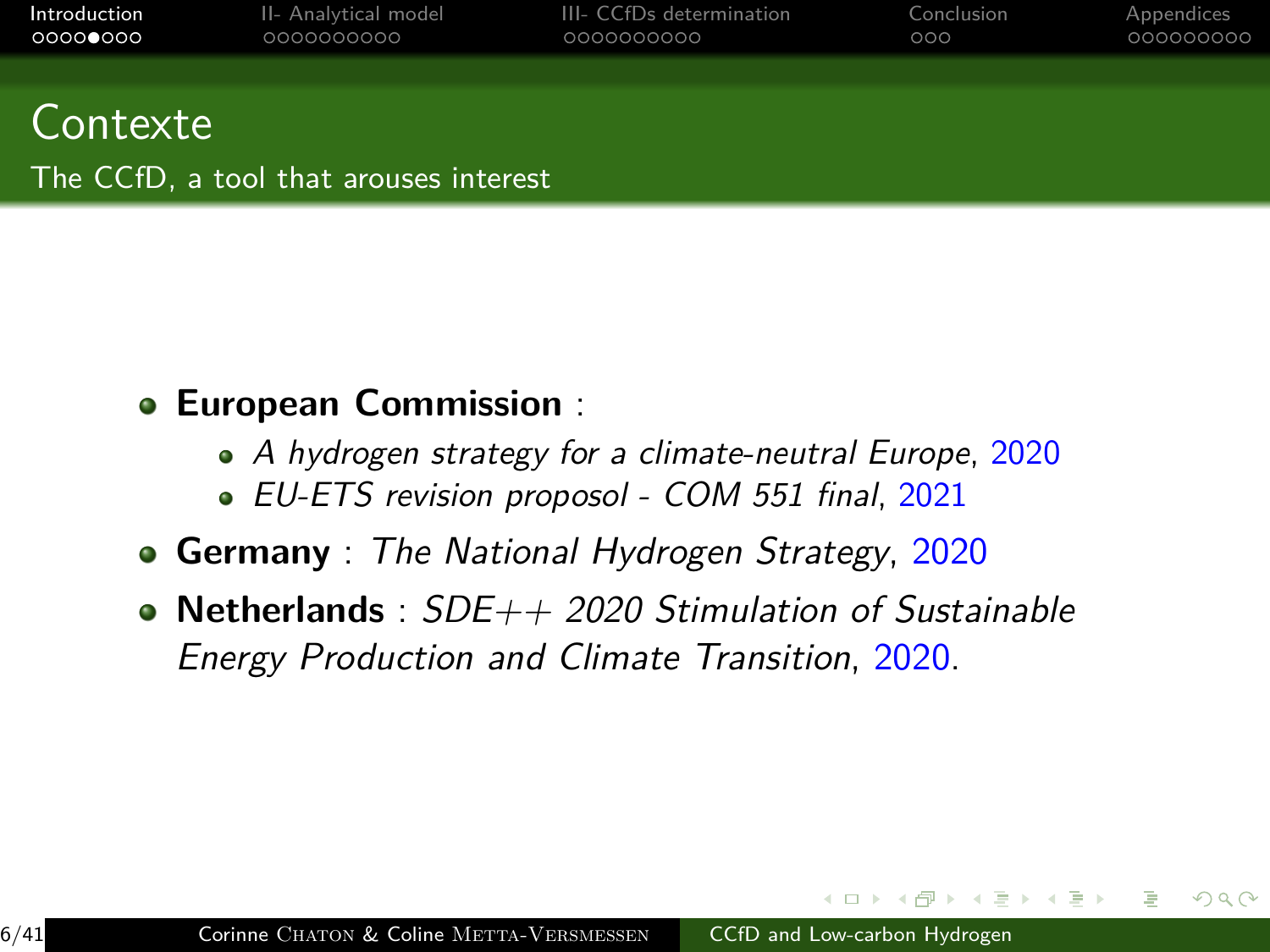| Introduction | II- Analytical model | III- CCfDs determination | Conclusion | Appendices |
|--------------|----------------------|--------------------------|------------|------------|
| 00000000     | 0000000000           | 0000000000               | റററ        | 000000000  |
|              |                      |                          |            |            |

### **Literature**

#### A tool first described by Helm and Hepburn, 2005



Source: O. Sartor, IDDRI.

#### Figure – Example of how CCfD works to support the development of low-carbon investments

イロト イ押 トイヨ トイヨト

 $QQ$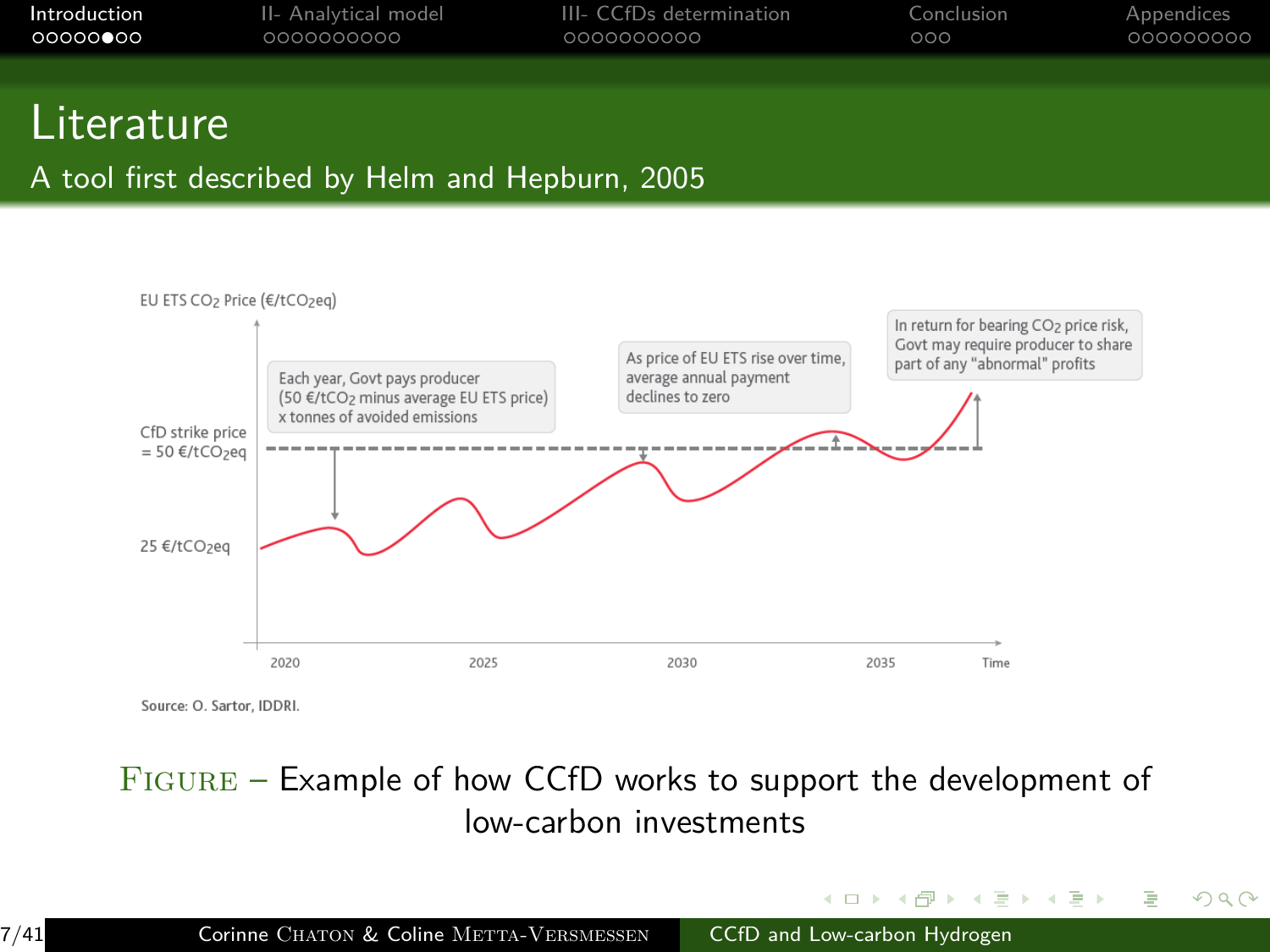| Introduction<br>○○○○○○●○ | II- Analytical model<br>0000000000 | III- CCfDs determination<br>0000000000 | Conclusion<br>000 | Appendices<br>000000000 |
|--------------------------|------------------------------------|----------------------------------------|-------------------|-------------------------|
|                          |                                    |                                        |                   |                         |
| .                        |                                    |                                        |                   |                         |

### Literature

A tool with multiple advantages

### A hedging tool for low-carbon innovations

- Hedging on dammage and variable costs risks (Jeddi et al, 2021)
- Lowering the required  $CO<sub>2</sub>$  price (Richstein & Neuhoff, 2020)
- Closing the funding gap (Richstein 2017)
- **•** Time consistency (Chiappinelli & Neuhoff, 2020)

### An attractive tool due to its political feasibility

- **•** Low policy cost (Chiappinelli & Neuhoff, 2020)
- Consistency with political framework (Sartor & Bataille, 2020)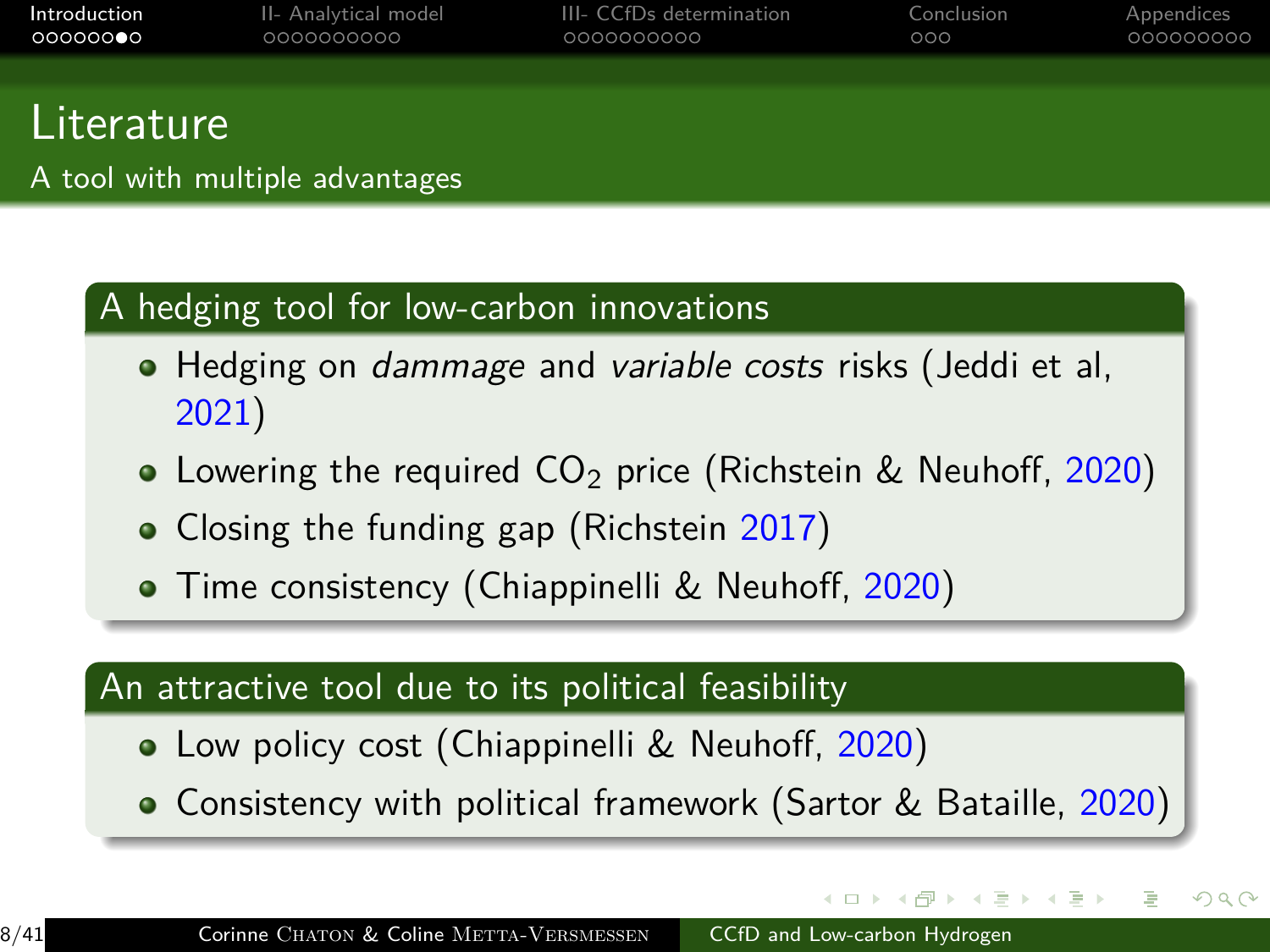| Introduction   | II- Analytical model | III- CCfDs determination | Conclusion | Appendices |
|----------------|----------------------|--------------------------|------------|------------|
| െറെററ <b>െ</b> | 0000000000           | 0000000000               | റററ        | .000000000 |
|                |                      |                          |            |            |

# A tool with understudied characteristics

### CCfD main characteristics

- Contract type
- **o** Duration
- Payment periodicity
- Abatement amount
- **Allocation method**
- *Strike &* payment

 $\Omega$ 

#### Research Question

How to design the CCfD to scale up low-carbon hydrogen ?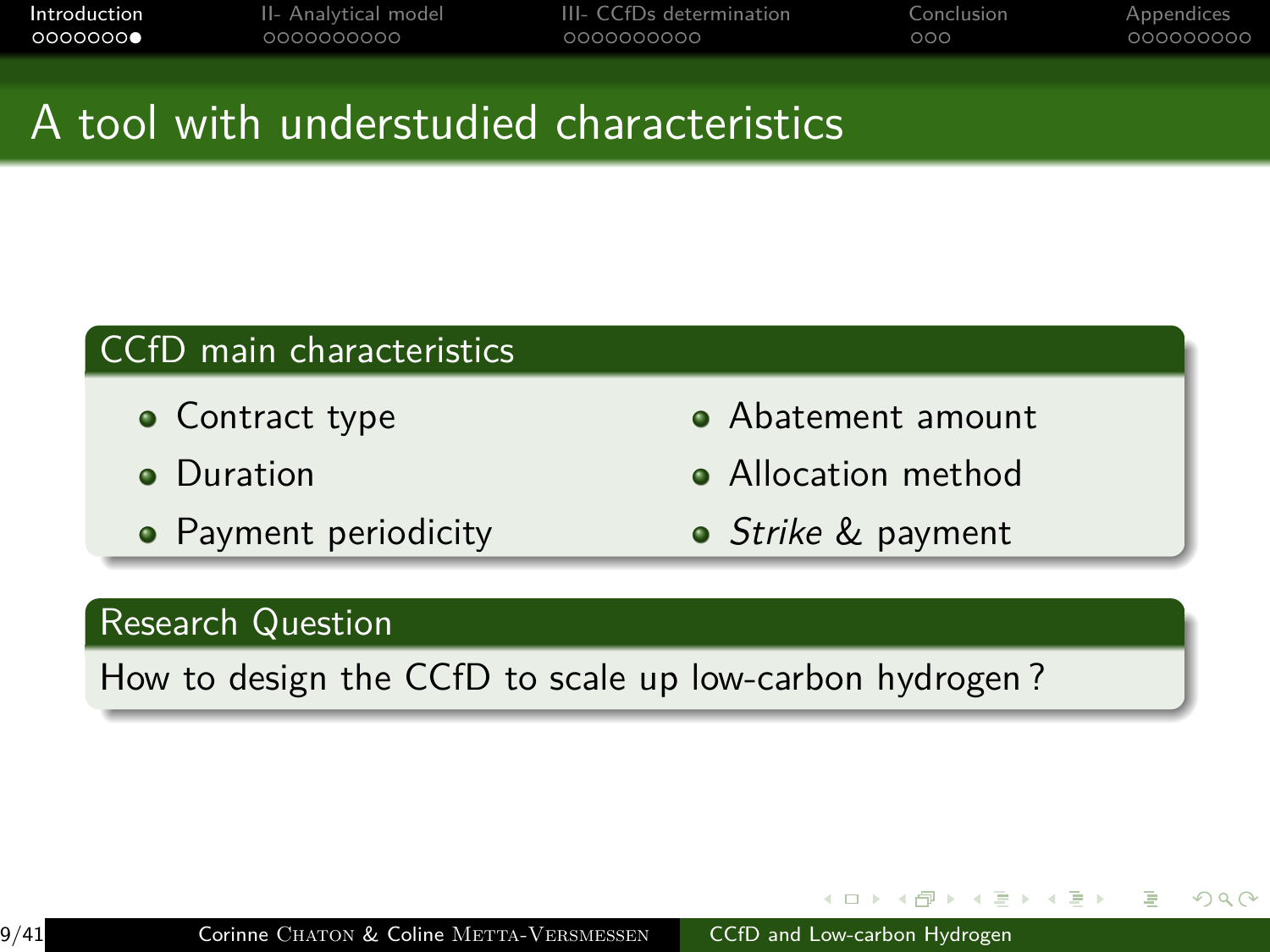<span id="page-9-0"></span>

| Introduction | II- Analytical model | III- CCfDs determination | Conclusion | Appendices |
|--------------|----------------------|--------------------------|------------|------------|
| 00000000     | $\bullet$ 000000000  | 0000000000               | 000        | 000000000  |
|              | Table of contents    |                          |            |            |





3 [Determination of French and German CCfDs](#page-19-0)

### **[Conclusion](#page-29-0)**

### **[Appendices](#page-32-0)**

 $\leftarrow$   $\Box$   $\rightarrow$ 

 $\mathcal{A} \oplus \mathcal{B}$  ) and  $\mathcal{B} \oplus \mathcal{B}$  and  $\mathcal{B} \oplus \mathcal{B}$ 

 $2990$ 

э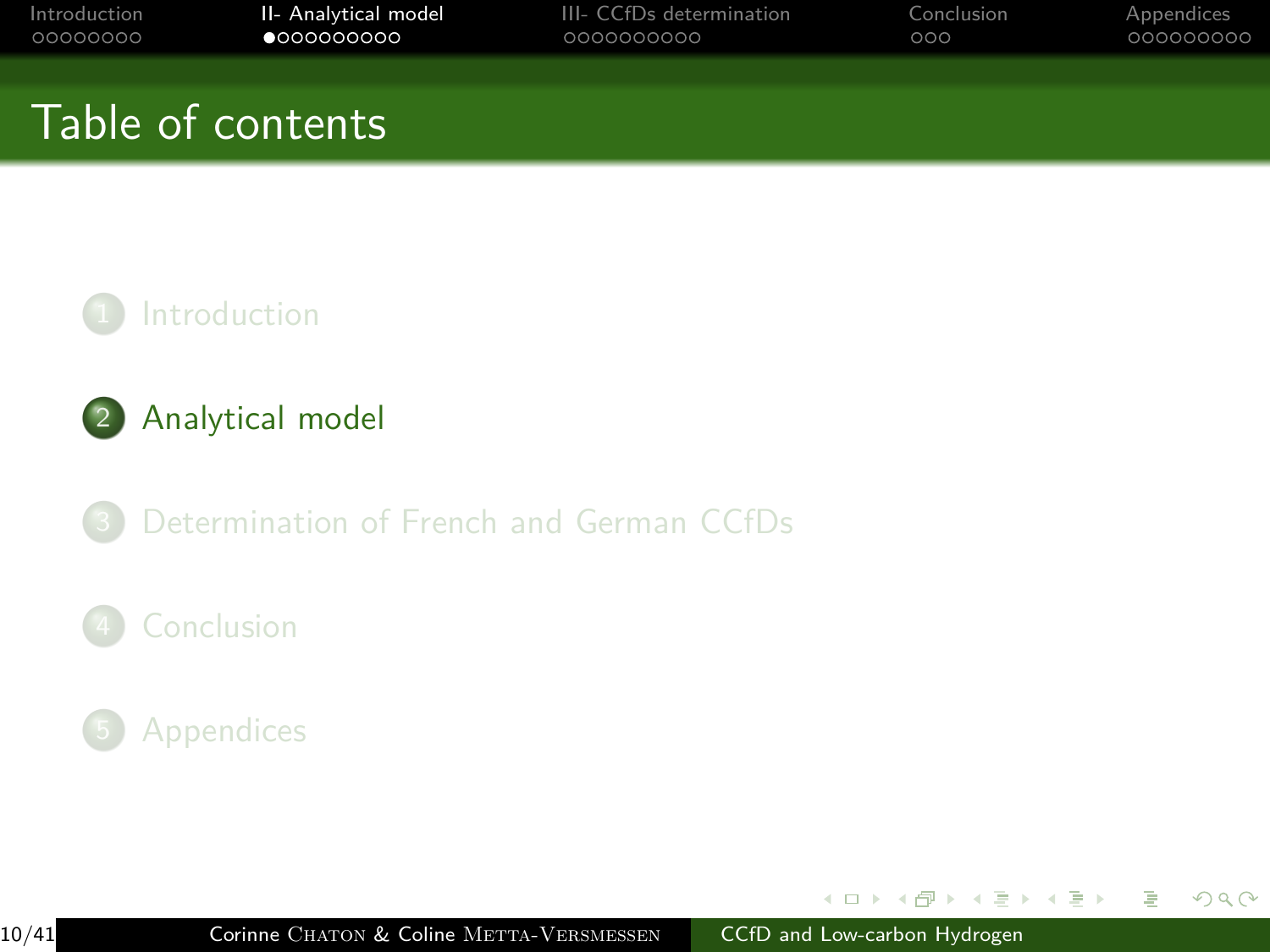| Introduction | II- Analytical model | III- CCfDs determination | Conclusion | Appendices |
|--------------|----------------------|--------------------------|------------|------------|
| - 00000000   | LOODOOOOOO           | 0000000000               | റററ        | 000000000  |
|              |                      |                          |            |            |

# 1- General framework : A technological choice between SMR and PtH

### Hydrogen, a self-consumed product

Currently, 2/3 of hydrogen production is self-consumed (Hydrogen Europe, 2020).

**Hyp** :  $D_i = q_i$ 

#### A choice based on the difference in marginal costs

For producer-consumers to switch from steam reforming to electrolysis, the costs of electrolysis must be at most equal to those of steam reforming.

**Hyp** : Transportation, storage and purification costs are neglected. **Hyp** : SMR marginal costs are lower than PtH ones.

 $\mathcal{A} = \{ \mathcal{A} \mid \mathcal{A} \in \mathcal{A} \text{ and } \mathcal{A} \in \mathcal{A} \}$ 

 $QQ$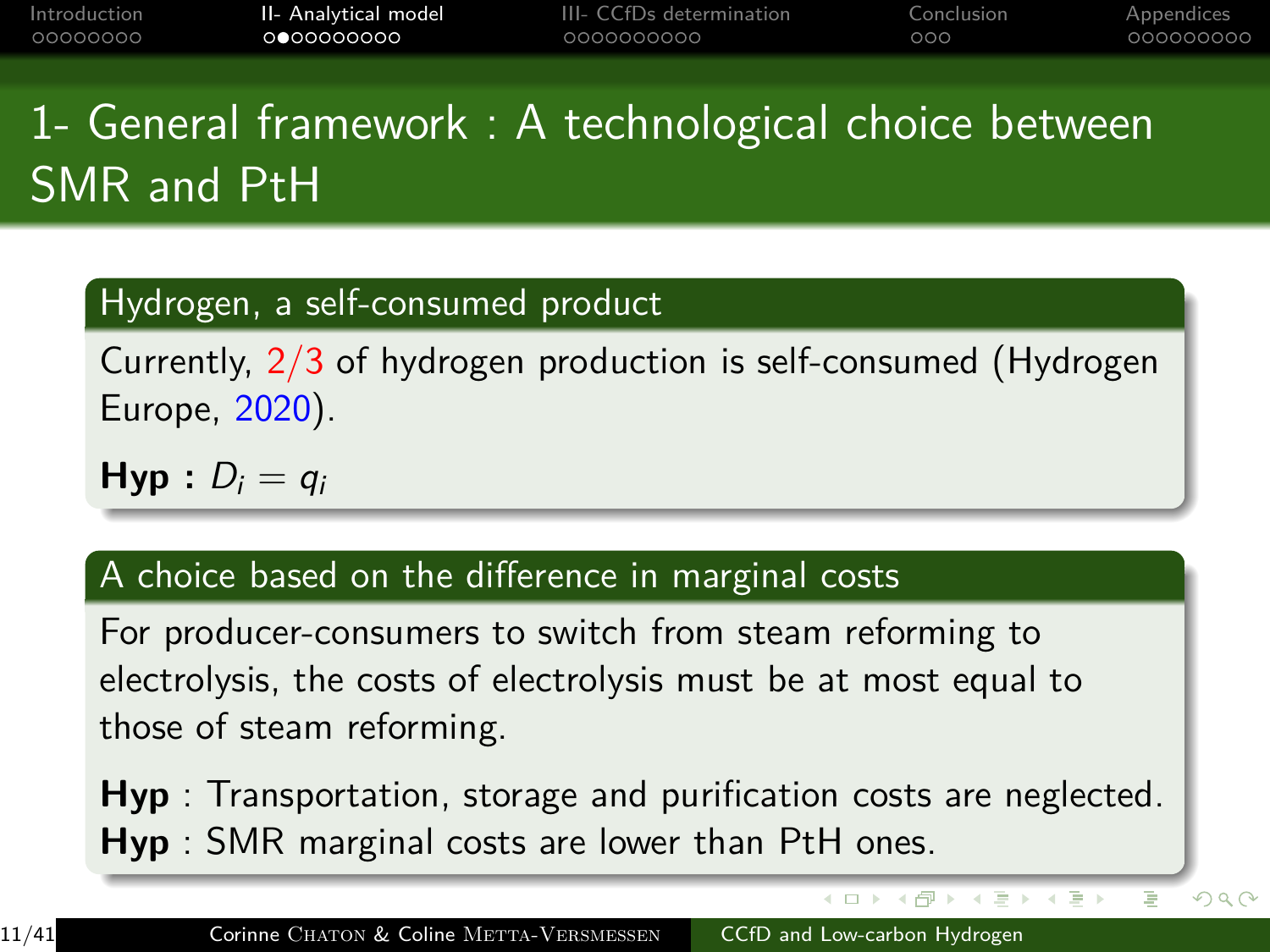| Introduction | II- Analytical model | III- CCfDs determination | Conclusion | Appendices |
|--------------|----------------------|--------------------------|------------|------------|
| _00000000    | 0000000000           | 0000000000               | 000        | .000000000 |
|              |                      |                          |            |            |

## 2- marginal costs specification

Let  $i = \{e, s\}$ ,  $p_i$  be the price of energy used by technology *i*,  $\rho_i$ be the yield of i, both known and constant over the CCfD duration and  $\sigma$  be the market price of CO<sub>2</sub>.

Marginal cost of  $H_2$  by steam reforming

$$
c_s(\sigma, \rho_g) = \rho_g \rho_s + e_s \sigma. \tag{1}
$$

#### Marginal cost of  $H_2$  by electrolysis

$$
c_e(\sigma, p_g) = p_e(\sigma, p_g) \rho_e, \qquad (2)
$$

$$
p_e(\sigma, p_g) = p_0 + p_1 \sigma + p_2 \sigma^2 + p_3 p_g, \qquad (3)
$$

where  $p_0 > 0$ ,  $p_1 > 0$ ,  $p_2 < 0$  et  $p_3 > 0$ .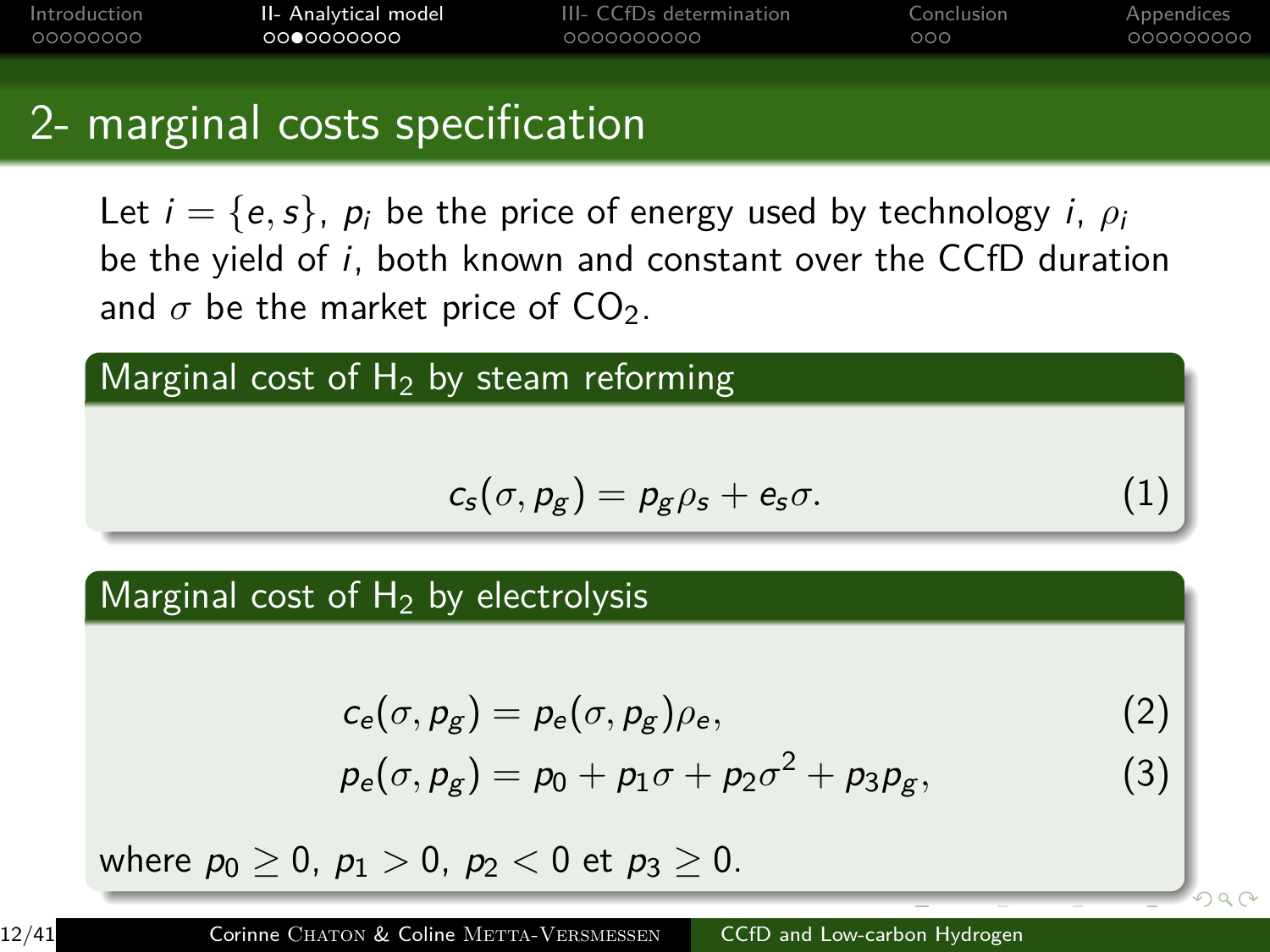| Introduction | II- Analytical model | III- CCfDs determination | Conclusion | Appendices |
|--------------|----------------------|--------------------------|------------|------------|
| _00000000    | 0000000000           | 0000000000               | റററ        | 000000000  |

# 2- marginal costs specification With State Aids

#### Indirect carbon cost offset

A subsidy  $\chi$  is possible for H<sub>2</sub> up to 75% of the indirect cost of CO<sub>2</sub>. With  $\chi \in [0,1]$ ,  $c_e$  can be rewritten as :

$$
c_e^{\chi}(\sigma) = c_e(\sigma) - \chi(c_e(\sigma) - c_e(0)). \tag{4}
$$

#### Free allocations of emission permits

If we consider the free allocations as unit subsidies reducing the marginal cost of  $CO<sub>2</sub>$  emissions for producers by steam reforming, denoted  $\emph{a} \in [0;e_{\emph{s}}]$ , then  $\emph{c}_{\emph{s}}$  is rewritten

$$
c_s^a(\sigma, p_g) = p_g \rho_s + (e_s - a)\sigma.
$$
 (5)

 $\rightarrow$   $\overline{m}$   $\rightarrow$   $\rightarrow$   $\overline{m}$   $\rightarrow$ 

 $QQ$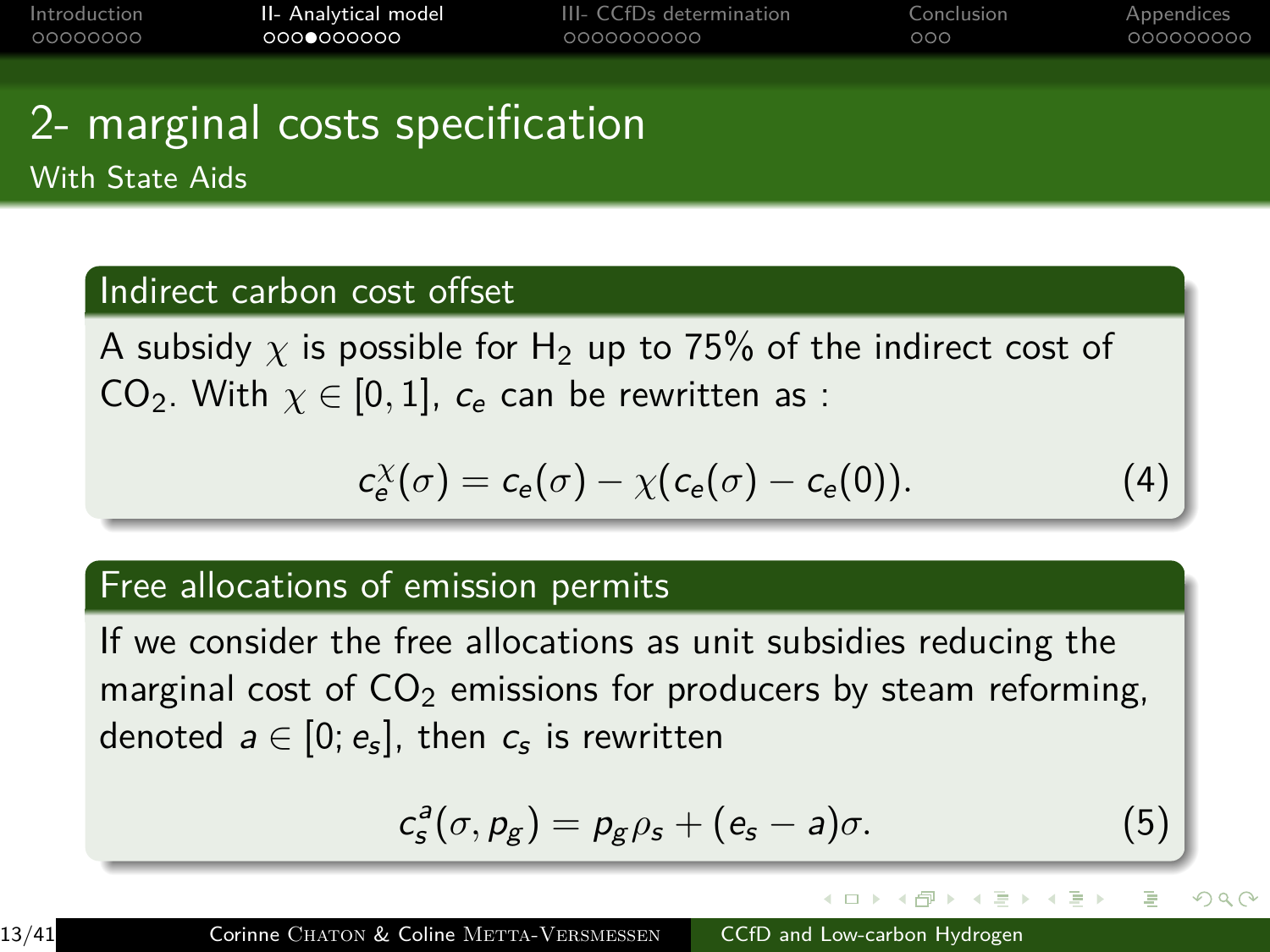<span id="page-13-0"></span>

| Introduction | II- Analytical model | III- CCfDs determination | Conclusion | Appendices |
|--------------|----------------------|--------------------------|------------|------------|
| . 00000000   | 0000●00000           | 0000000000               | റററ        | 000000000  |
|              |                      |                          |            |            |

# 3- CCfD strike and payment determination

Strike price and threshold gas price

#### Definition of the contract strike

The strike is defined by the solution(s) in  $\sigma$  (with  $\sigma \in \mathbb{R}$ ) of the quadratic equation of the marginal costs difference :

<span id="page-13-1"></span>
$$
\gamma^{\chi,\mathsf{a}}(\sigma) = c_{\mathsf{e}}^{\chi}(\sigma) - c_{\mathsf{s}}^{\mathsf{a}}(\sigma). \tag{6}
$$

#### Definition of the threshold gas price

The gas price that cancels the discriminant of the polynomial  $\bar{p}^{\chi,a}_{\mathrm{g}} =$ 

$$
-\frac{(e_s-a)^2-2p_1(e_s-a)\rho_e(1-\chi)}{4p_2\rho_e(\rho_g-p_3\rho_e)(1-\chi)}+\frac{\rho_e^2(p_1^2(1-\chi)-4p_0p_2)}{4p_2\rho_e(\rho_g-p_3\rho_e)}.
$$
\n(7)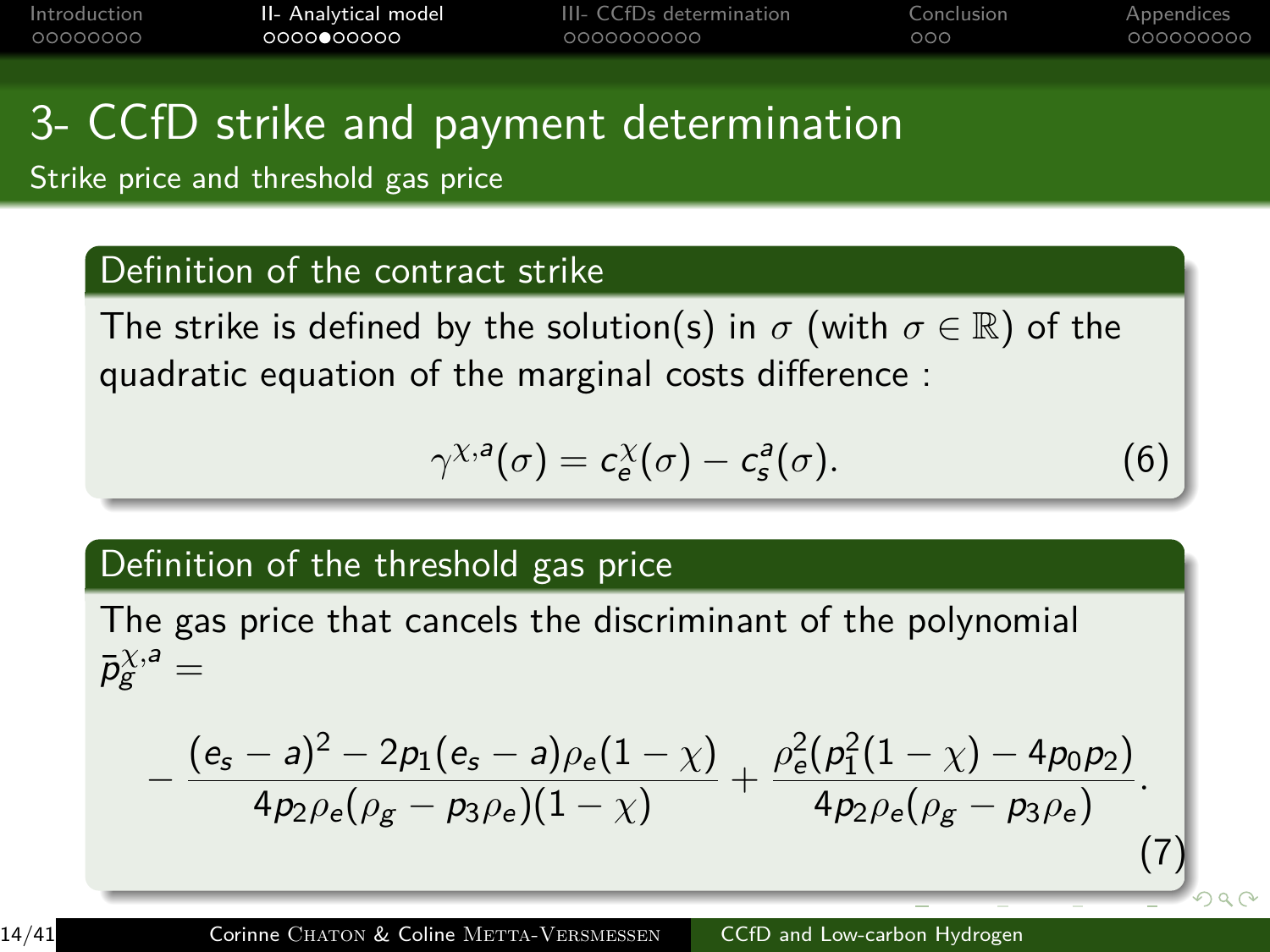<span id="page-14-0"></span>

| Introduction | II- Analytical model | III- CCfDs determination | Conclusion | Appendices |
|--------------|----------------------|--------------------------|------------|------------|
| _00000000    | 00000 <b>0</b> 0000  | 0000000000               | റററ        | 000000000  |
|              |                      |                          |            |            |

# 3- CCfD strike and payment determination

CCfD efficiency condition

### Proposition

- $\bullet$  If  $\rho_g > \bar p_g^{\chi,a}$  then for all  $\sigma, \, \gamma^{\chi,a}(\sigma, \rho_g) < 0$  i.e. there is no need to set up a CCfD.
- $\mathbf{P}$  If  $p_{\mathcal{g}}=\bar{p}^{\chi,a}_{\mathcal{g}}$ , then the equation  $6$  has a unique solution, noted  $\bar{\sigma}^{\chi,a}$ . As a result, the CCfD is inefficient in this case.
- **3** If  $p_g < \bar{p}_g^{\chi,a}$  then  $\exists! (\bar{\sigma}_m^{\chi,a}, \bar{\sigma}_M^{\chi,a})$  tq  $\forall \sigma \in [\bar{\sigma}_m^{\chi,a}, \bar{\sigma}_M^{\chi,a}], c_e > c_v$ . Therefore, a CCfD could make low-carbon hydrogen competitive.

#### Theorem

The CCfD will be implemented only if the expected gas price is below the threshold  $\bar{p}_{g}^{\chi,a}$  and the couple  $(\bar{\sigma}_{m}^{\chi,a},\bar{\sigma}_{M}^{\chi,a})$  $(\bar{\sigma}_{m}^{\chi,a},\bar{\sigma}_{M}^{\chi,a})$  $(\bar{\sigma}_{m}^{\chi,a},\bar{\sigma}_{M}^{\chi,a})$  is the strike.

 $299$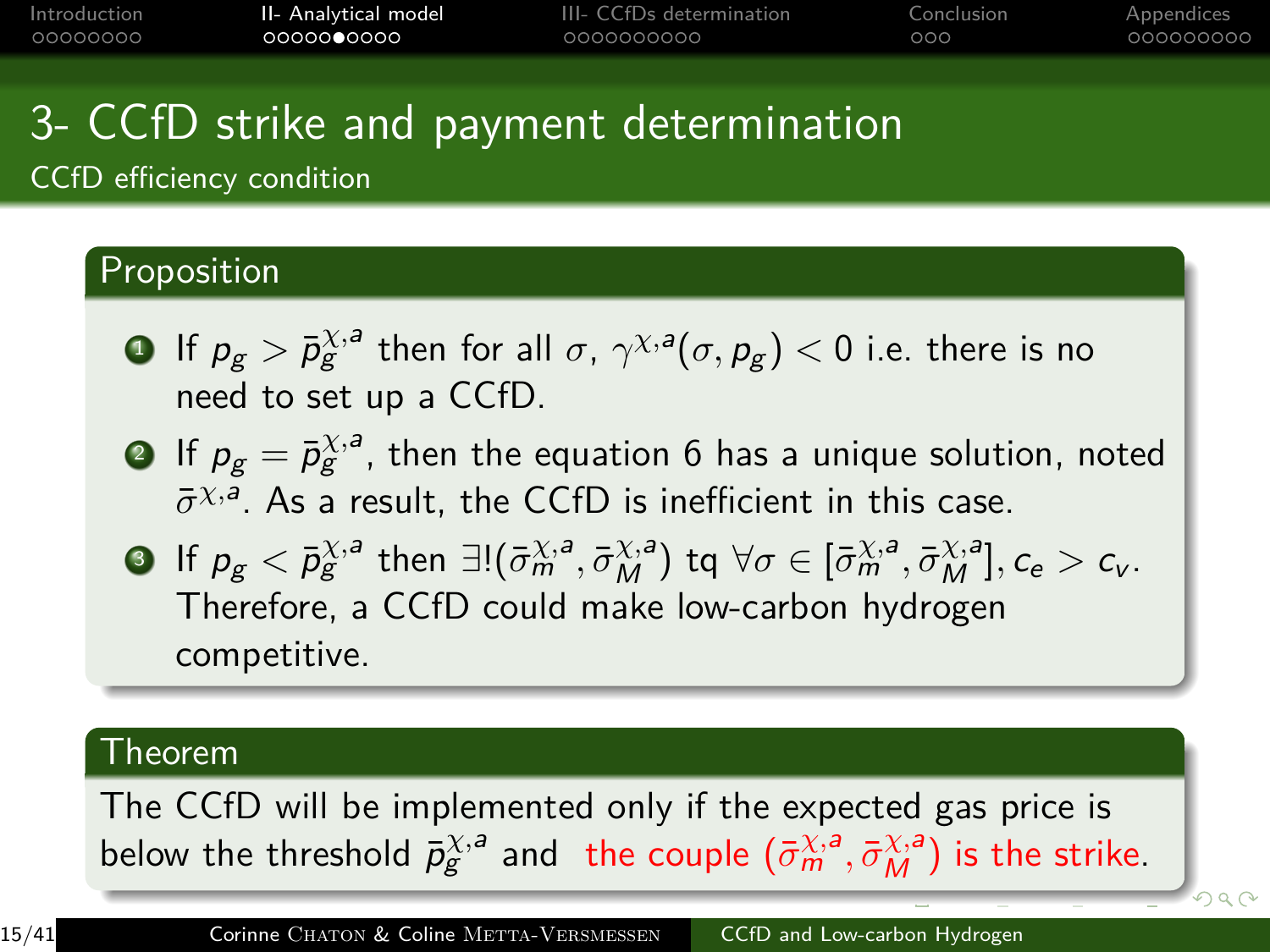<span id="page-15-0"></span>

| Introduction | II- Analytical model | III- CCfDs determination | Conclusion | Appendices |
|--------------|----------------------|--------------------------|------------|------------|
| - 00000000   | .000000 <b>0</b> 000 | 0000000000               | റററ        | 000000000  |
|              |                      |                          |            |            |

# 3- CCfD strike and payment determination

The strike analytical expression

The analytical expression of the couple  $(\bar{\sigma}_{m}^{\chi,a},\bar{\sigma}_{M}^{\chi,a})$  is :

$$
\bar{\sigma}_{m}^{\chi,a} = \bar{\sigma}^{\chi,a} - \frac{\Gamma_{1}}{\Gamma_{2}},
$$
\n
$$
\bar{\sigma}_{M}^{\chi,a} = \bar{\sigma}^{\chi,a} + \frac{\Gamma_{1}}{\Gamma_{2}},
$$
\n(8)

where  $Γ_1 =$ 

<span id="page-15-1"></span>
$$
\sqrt{(e_s-a-p_1\rho_e(1-\chi))^2+(4p_2\rho_e(-p_0\rho_e+p_g(\rho_g-p_3\rho_e)))(1-\chi)}
$$
\n(10)

<span id="page-15-2"></span>
$$
\Gamma_2 = -2p_2 \rho_e (1 - \chi). \tag{11}
$$

 $299$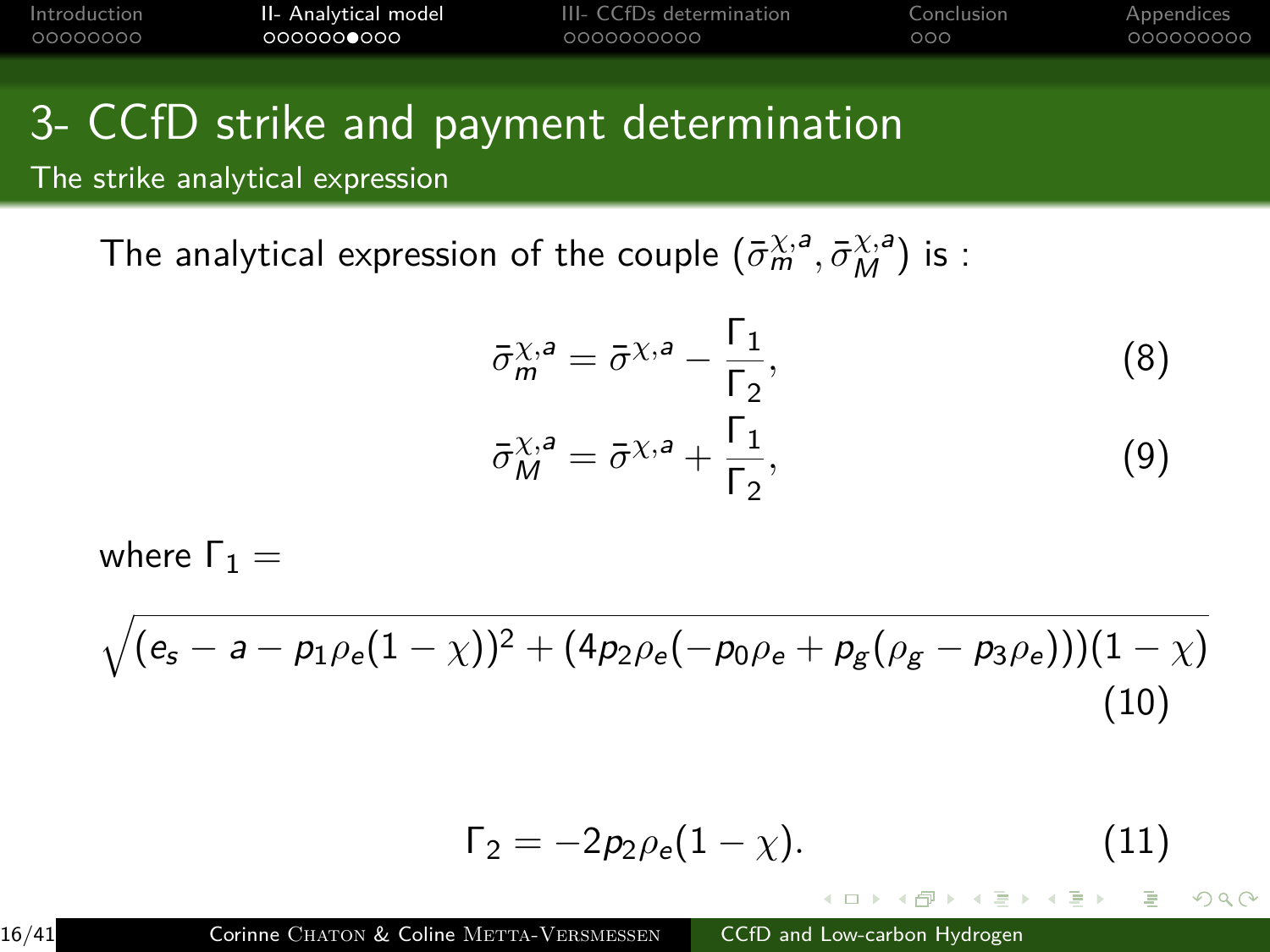| Introduction | II- Analytical model | III- CCfDs determination | Conclusion | Appendices |
|--------------|----------------------|--------------------------|------------|------------|
| _00000000    | 0000000 <b>0</b> 00  | 0000000000               | 000        | .000000000 |
|              |                      |                          |            |            |

### 3- CCfD strike and payment determination CCfD payment *γ*

#### The CCfD payment formula

 $\gamma^\chi(\sigma)$  is the difference between the marginal costs i.e.

$$
\gamma^{\chi,\mathsf{a}}(\sigma) = c_{\mathsf{e}}^{\chi}(\sigma) - c_{\mathsf{s}}^{\mathsf{a}}(\sigma). \tag{12}
$$

 $990$ 

#### Theorem

If the reference gas price is less than  $\bar{p}_{g}^{\chi,a}$ , then the contract payment noted  $\bar{\gamma}^{\chi,a}$ , is

$$
\Gamma_1(\bar{\sigma}_M - \sigma) - \frac{\Gamma_2}{2}(\bar{\sigma}_M - \sigma)^2 = -\Gamma_1(\bar{\sigma}_m - \sigma) - \frac{\Gamma_2}{2}(\bar{\sigma}_m - \sigma)^2
$$
\n(13)

where  $\Gamma_1$  and  $\Gamma_2$  are defined by [\(10\)](#page-15-1) and [\(11\)](#page-15-2).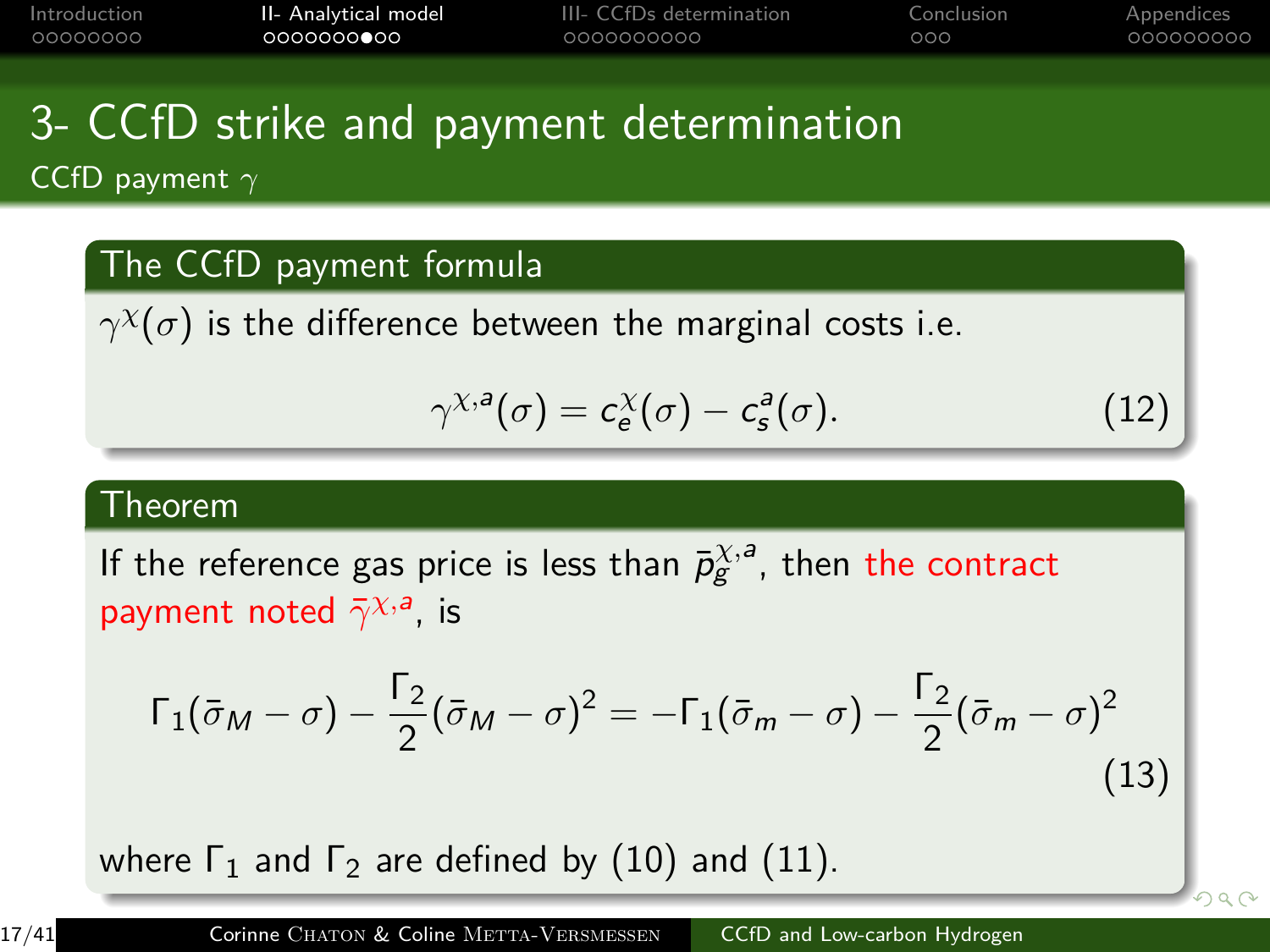| Introduction | II- Analytical model | III- CCfDs determination | Conclusion | Appendices |
|--------------|----------------------|--------------------------|------------|------------|
| 00000000     | ∩∩∩∩∩∩∩∩●∩           | 0000000000               | റററ        | 000000000  |
|              |                      |                          |            |            |

# 3- 3- CCfD strike and payment determination

Payment properties

#### **Propertiess**

The CCfD payment verifies the following properties If  $\sigma \in [\bar{\sigma}_m; \bar{\sigma}_M]$  then  $\gamma^{\chi,a}(\sigma) \geq 0$ . If  $\sigma \notin [\bar{\sigma}_m; \bar{\sigma}_M]$  then  $\gamma^{\chi, a}(\sigma) < 0$ .

#### Consequencies

A positive payment is a form of government subsidy, while a negative payment is a form of producer reimbursement.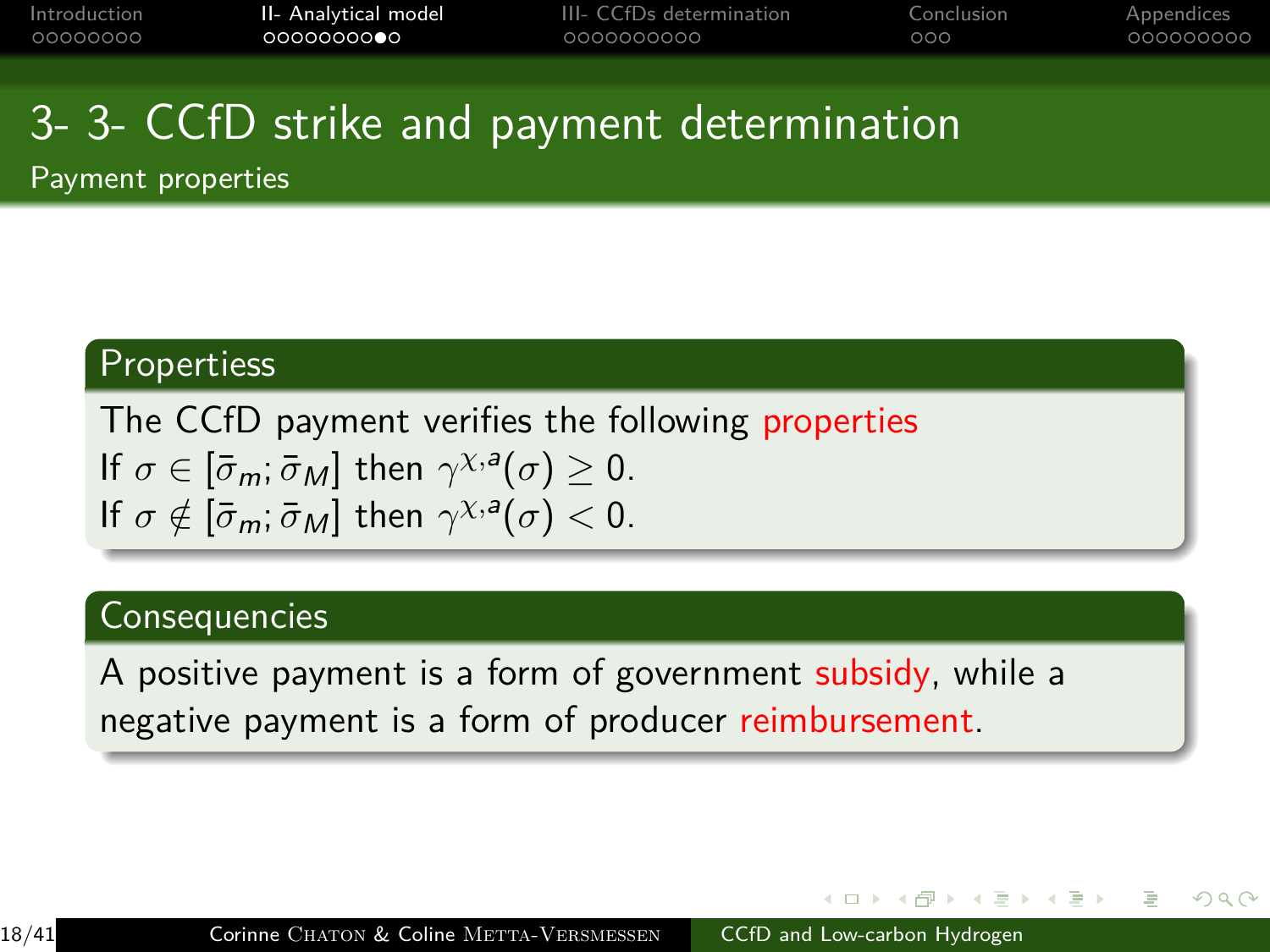| Introduction | II- Analytical model | III- CCfDs determination | Conclusion | Appendices |
|--------------|----------------------|--------------------------|------------|------------|
| 00000000     | 0000000000           | 0000000000               | റററ        | 000000000  |
|              |                      |                          |            |            |

# 4-A long-term contract

A surplus possibility for PtH producers

### Divergence between reference values and market values

During the term of the contract, there may be a discrepancy between the reference values and the market values, in which case :

$$
c_e^{\chi}(\sigma, p_g) - \gamma^{\chi, a}(\sigma) \neq c_s^a(\sigma, p_g). \tag{14}
$$

#### $S_i$  the *i* producer surplus at  $t$

$$
S_i(\sigma, p_g) = (c_s^a(\sigma, p_g) - c_e^{\chi}(\sigma, p_g) + \gamma^{\chi, a}(\sigma))q_i \qquad (15)
$$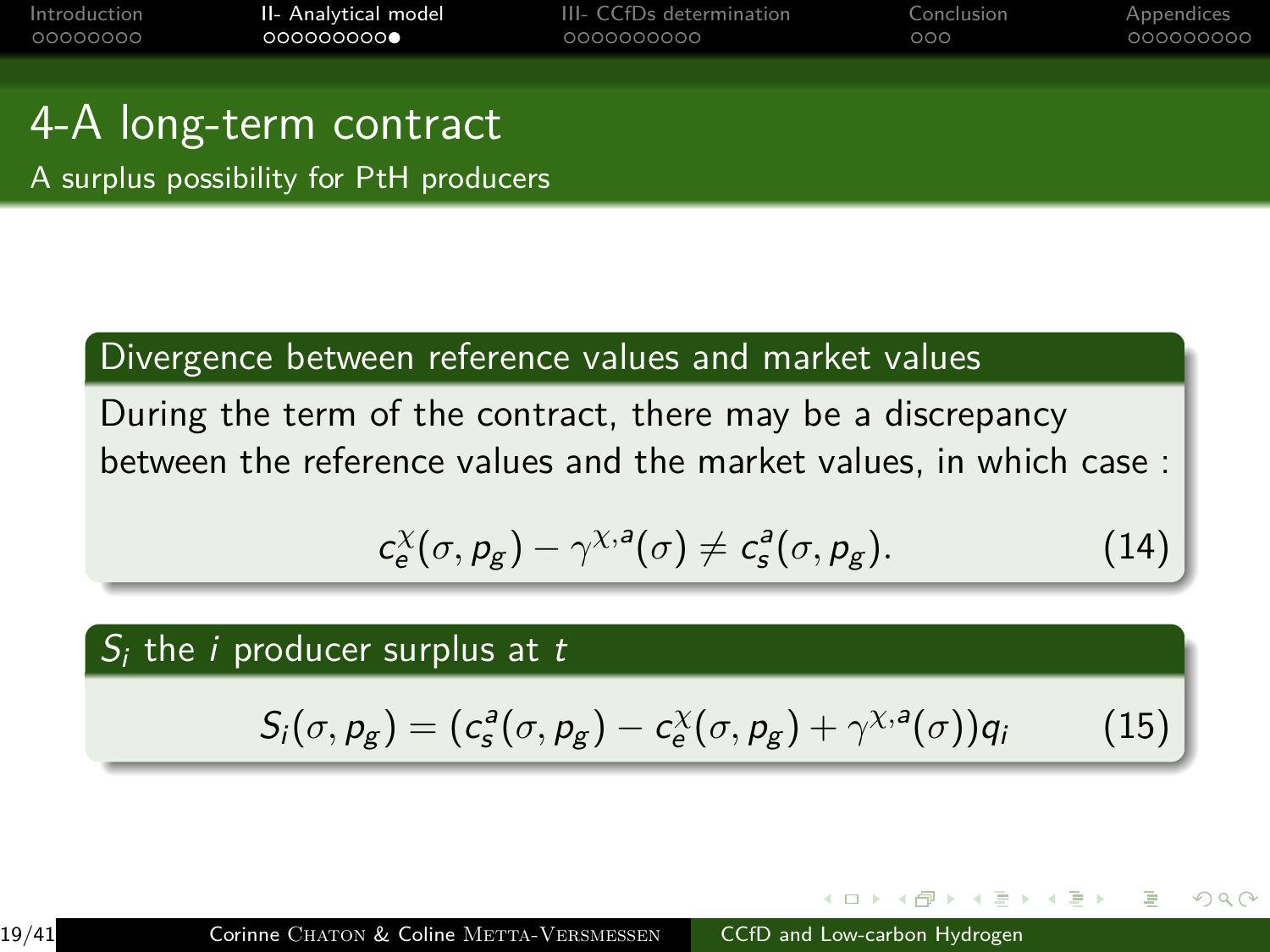<span id="page-19-0"></span>

| Introduction | II- Analytical model | III- CCfDs determination | Conclusion | Appendices |
|--------------|----------------------|--------------------------|------------|------------|
| 00000000     | 0000000000           | 0000000000               | 000        | 000000000  |
|              | Table of contents    |                          |            |            |



2 [Analytical model](#page-9-0)

### 3 [Determination of French and German CCfDs](#page-19-0)

### **[Conclusion](#page-29-0)**

### **[Appendices](#page-32-0)**

 $\mathcal{A} \oplus \mathcal{B}$  ) and  $\mathcal{B} \oplus \mathcal{B}$  and  $\mathcal{B} \oplus \mathcal{B}$ 

 $\leftarrow$   $\Box$   $\rightarrow$ 

 $2990$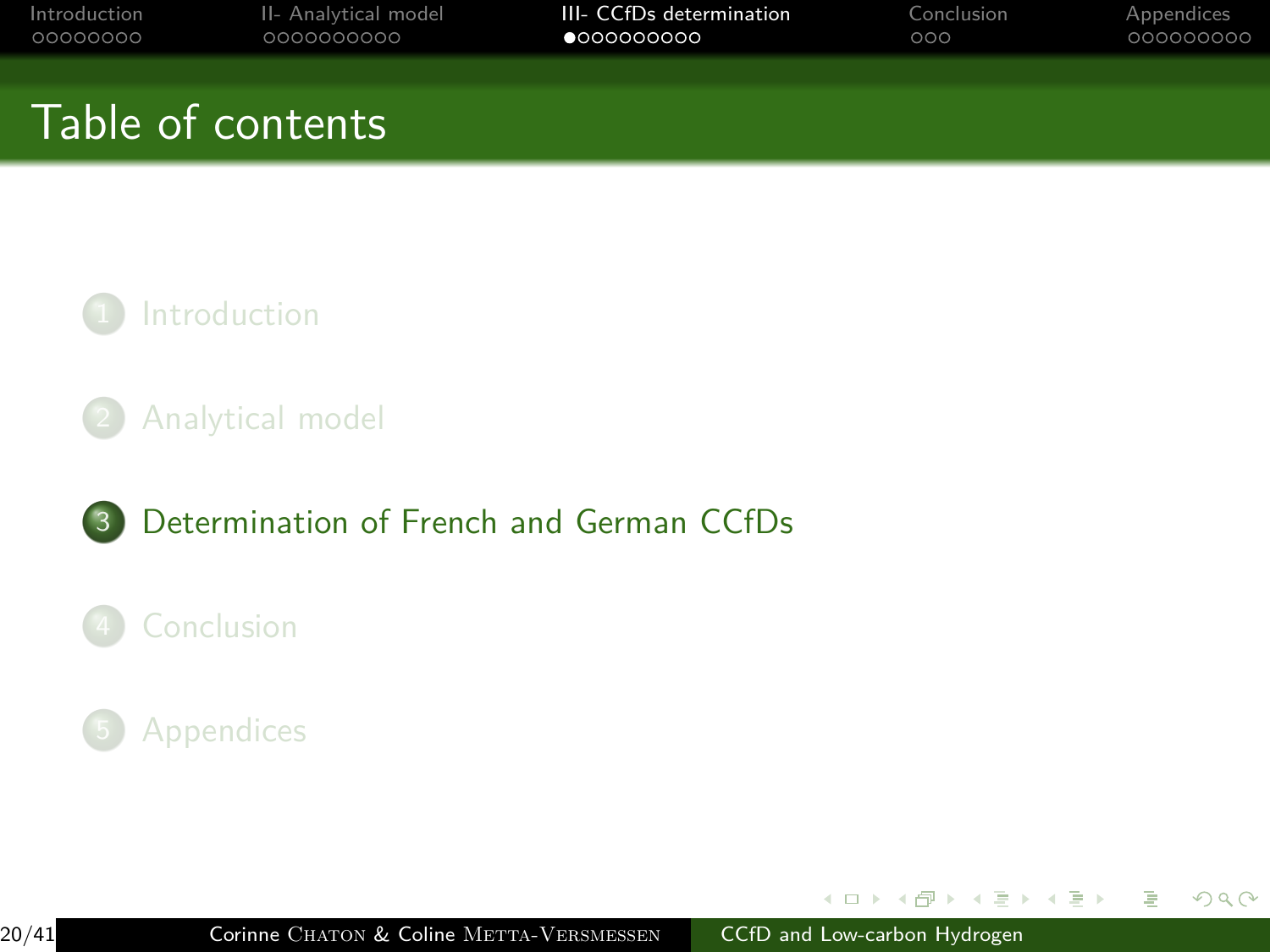| Introduction | II- Analytical model | III- CCfDs determination | Conclusion | Appendices |
|--------------|----------------------|--------------------------|------------|------------|
| _00000000    | 0000000000           | 0000000000               | 000        | 000000000  |
|              |                      |                          |            |            |

### 1- Data : Electricity prices

$$
p_e = p_1 \sigma + p_2 \sigma^2 + p_3 p_g + \epsilon, \qquad (16)
$$

イ母 トマミトマミト

 $2990$ 

| Explanatory var. |       | Param.   Estimation   SD |      | t-value  |
|------------------|-------|--------------------------|------|----------|
| P(> t )          |       |                          |      |          |
| $p_{g}$          | $p_3$ | 1,22                     | 0,18 | $2e-7$   |
| $\sigma$         | $p_1$ | 3,16                     | 0,78 | 0,000321 |
| $\sigma^2$       | $p_2$ | $-0,10$                  | 0,03 | 0,008178 |
| $\rho_{\rm g}$   | $p_3$ | 1,00                     | 0,12 | $2,7e-9$ |
| $\sigma$         | $p_1$ | 3,16                     | 0,52 | 8,76e-7  |
|                  | $p_2$ | $-0,08$                  | 0,02 | 0,000285 |

Table – Linear regression results for the French (top) and German (bottom) cases. Data : CRE, Observatoire des Marchés, 2010-2019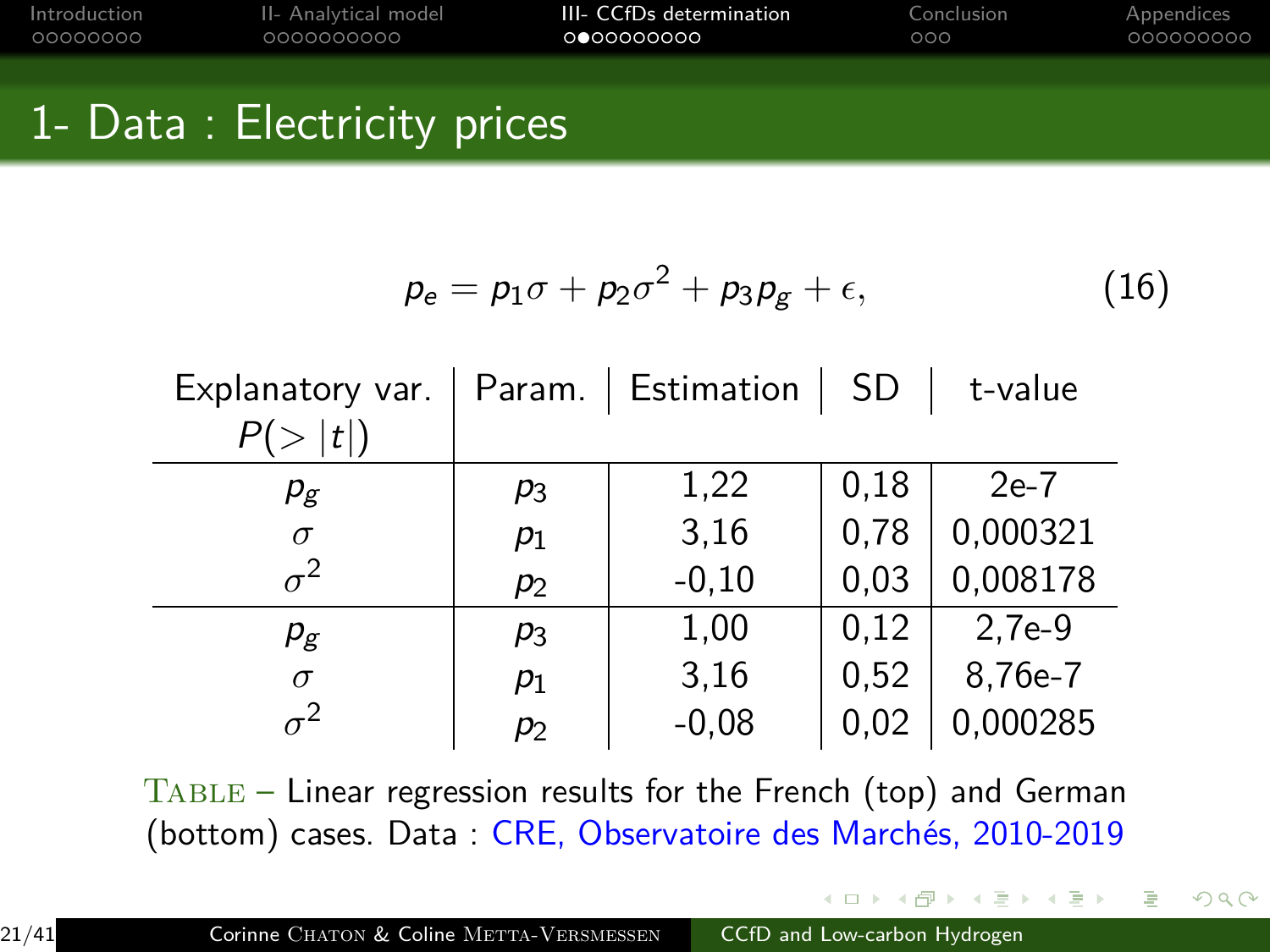| Introduction | II- Analytical model | III- CCfDs determination | Conclusion | Appendices |
|--------------|----------------------|--------------------------|------------|------------|
| 00000000     | 0000000000           | 0000000000               | റററ        | 000000000  |
|              |                      |                          |            |            |

# 1- Data : other parameters

*ρ*<sup>g</sup> e<sup>v</sup> *ρ*<sup>e</sup> a *χ* 80% 0,328gCO2/MWh 50% 0 0

Table – Reference values of the model parameters.

 $2990$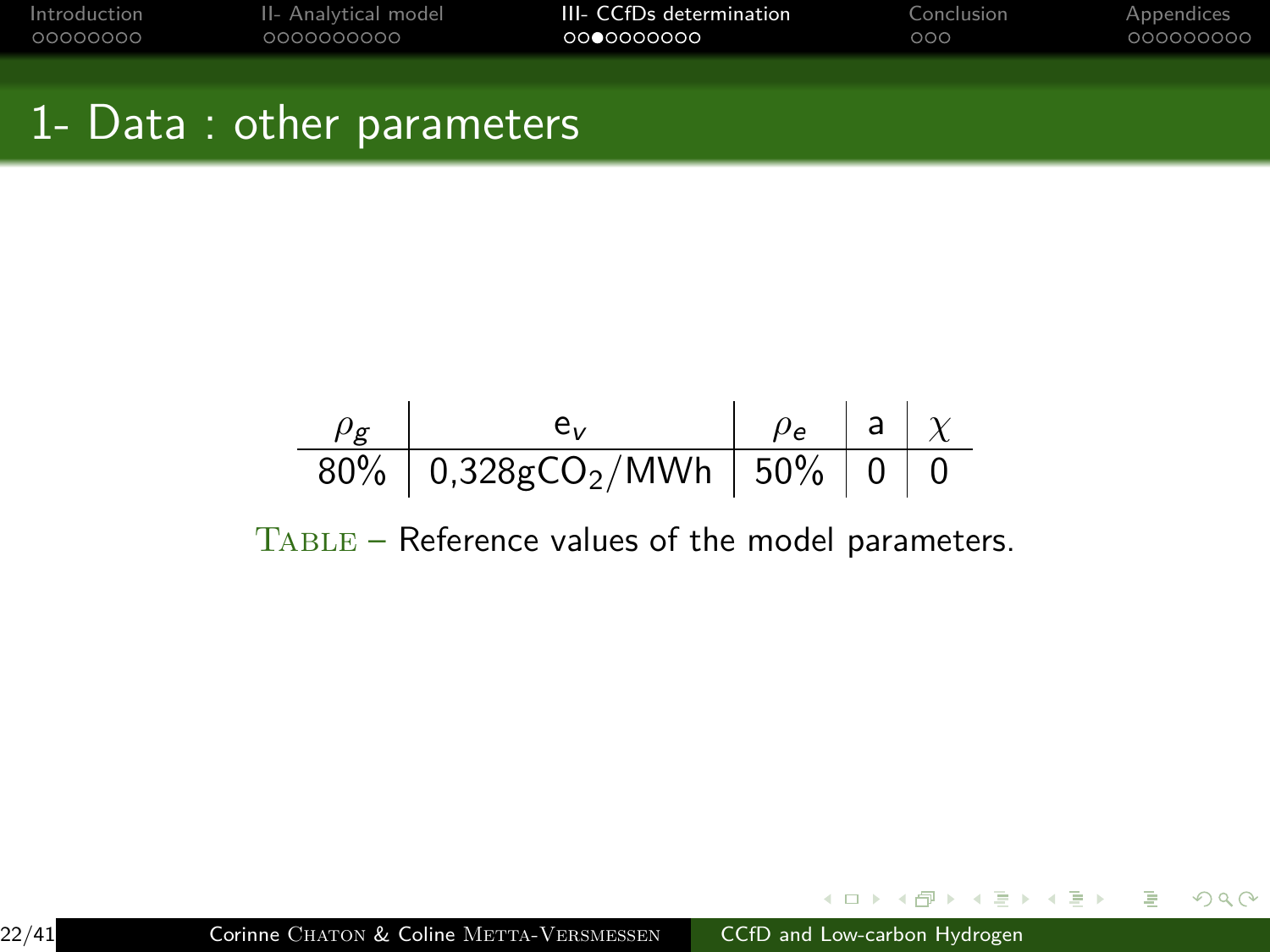| Introduction | II- Analytical model | III- CCfDs determination | Conclusion | Appendices |
|--------------|----------------------|--------------------------|------------|------------|
| 00000000     | 0000000000           | 0000000000               | റററ        | 000000000  |
|              |                      |                          |            |            |



 $290$ 

FIGURE – Marginal costs of hydrogen ( $E/MWh$ ) by both technologies as a function of the gas ( $E/MWh$ ) and carbon ( $E/t$ ) prices.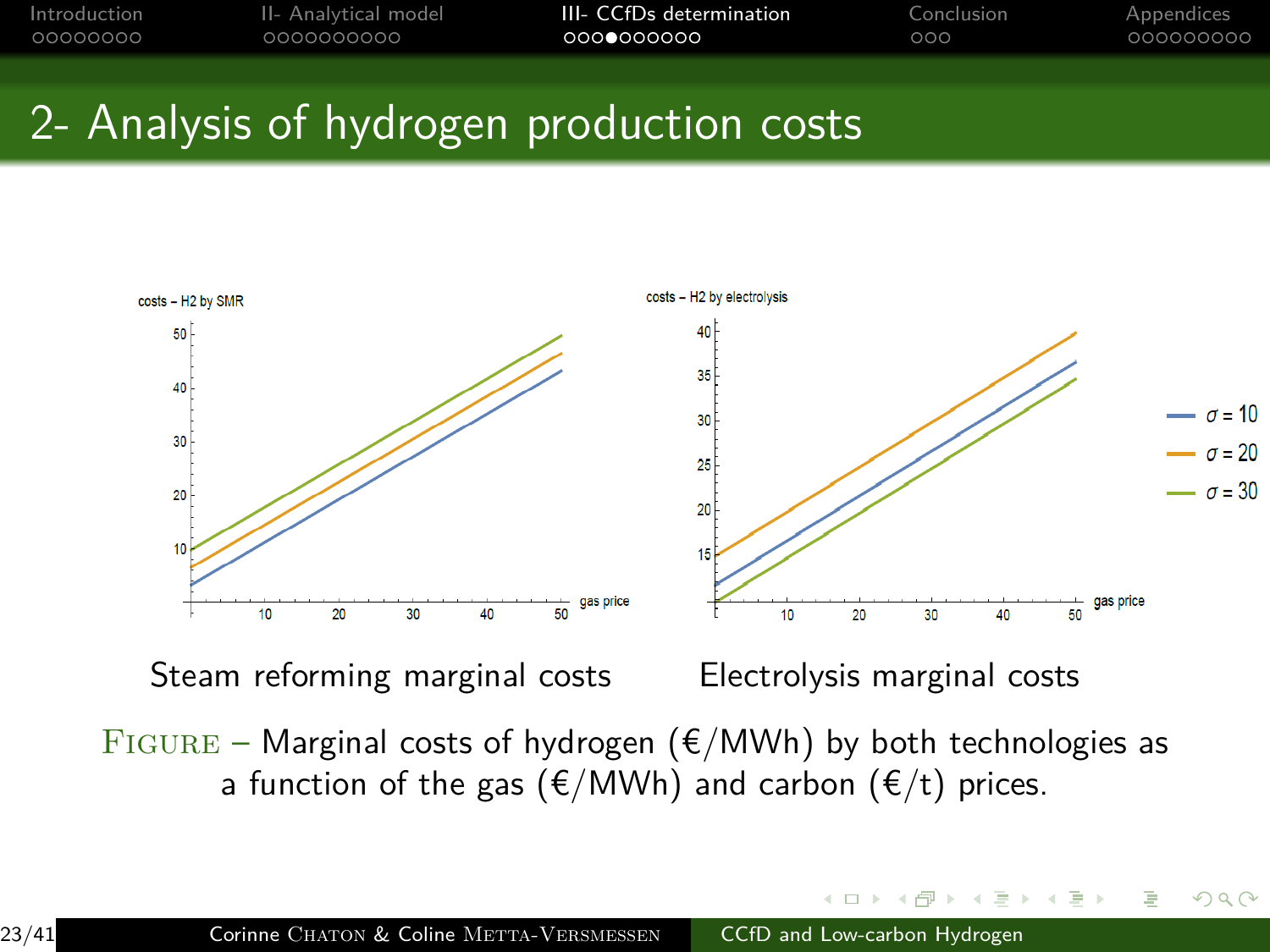| Introduction | II- Analytical model | III- CCfDs determination | Conclusion | Appendices |
|--------------|----------------------|--------------------------|------------|------------|
| _00000000    | 0000000000           | 00000000000              | റററ        | 000000000  |
|              |                      |                          |            |            |



Costs for a carbon price of  $20 \in /t$ . Costs for a carbon price of  $30 \in /t$ .

FIGURE – Costs of both technologies in Germany ( $\epsilon/MWh$ ).  $(blue = electrolysis, yellow = steam reforming)$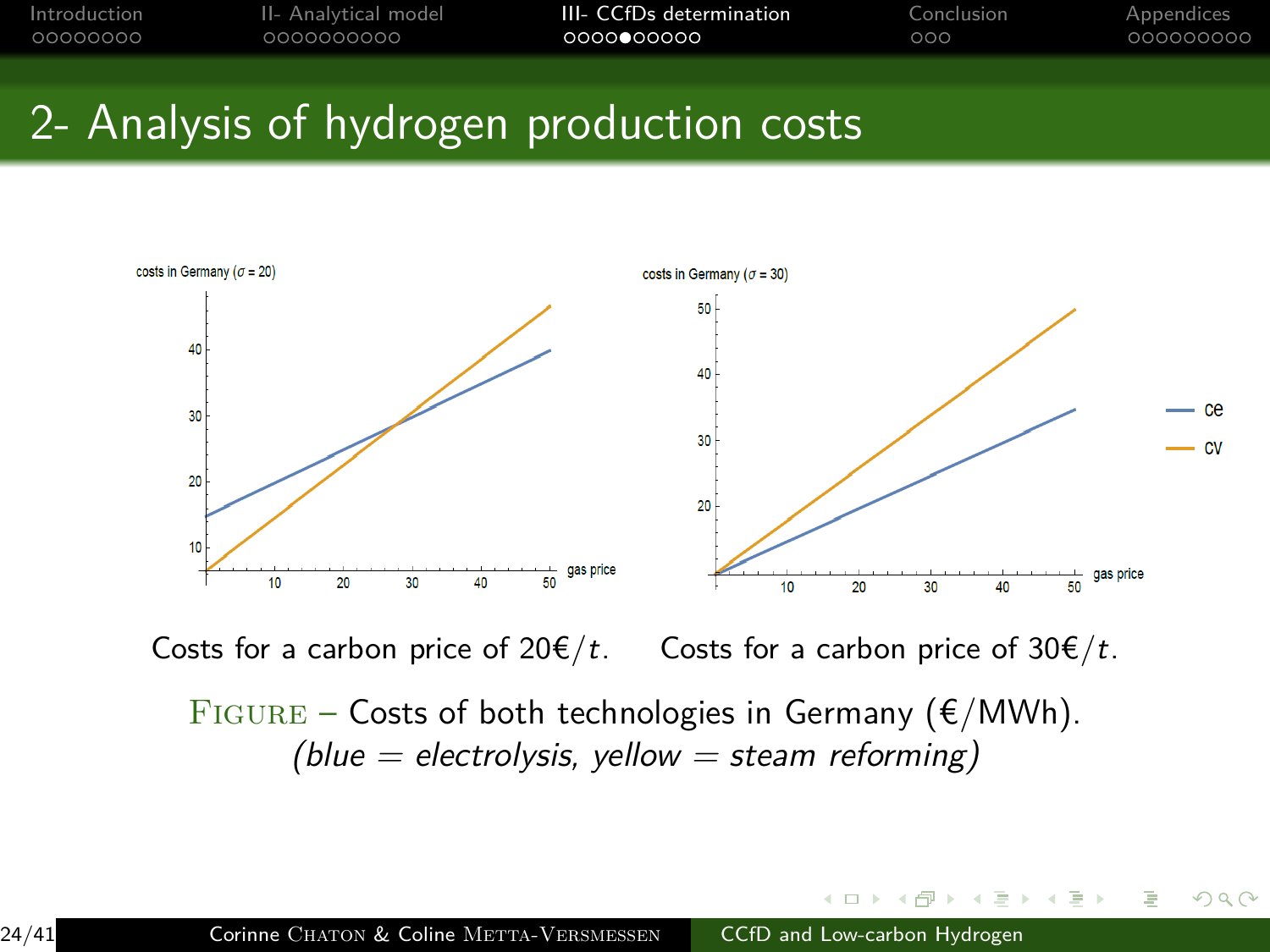| Introduction | II- Analytical model | III- CCfDs determination | Conclusion | Appendices |
|--------------|----------------------|--------------------------|------------|------------|
| 00000000     | 0000000000           | 0000000000               | റററ        | 000000000  |
|              |                      |                          |            |            |



Costs for a carbon price of  $20 \notin /t$ . Costs for a carbon price of  $30 \notin /t$ .

FIGURE – Costs of both technologies in France ( $\epsilon/MWh$ ). (blue = electrolysis, yellow = steam reforming)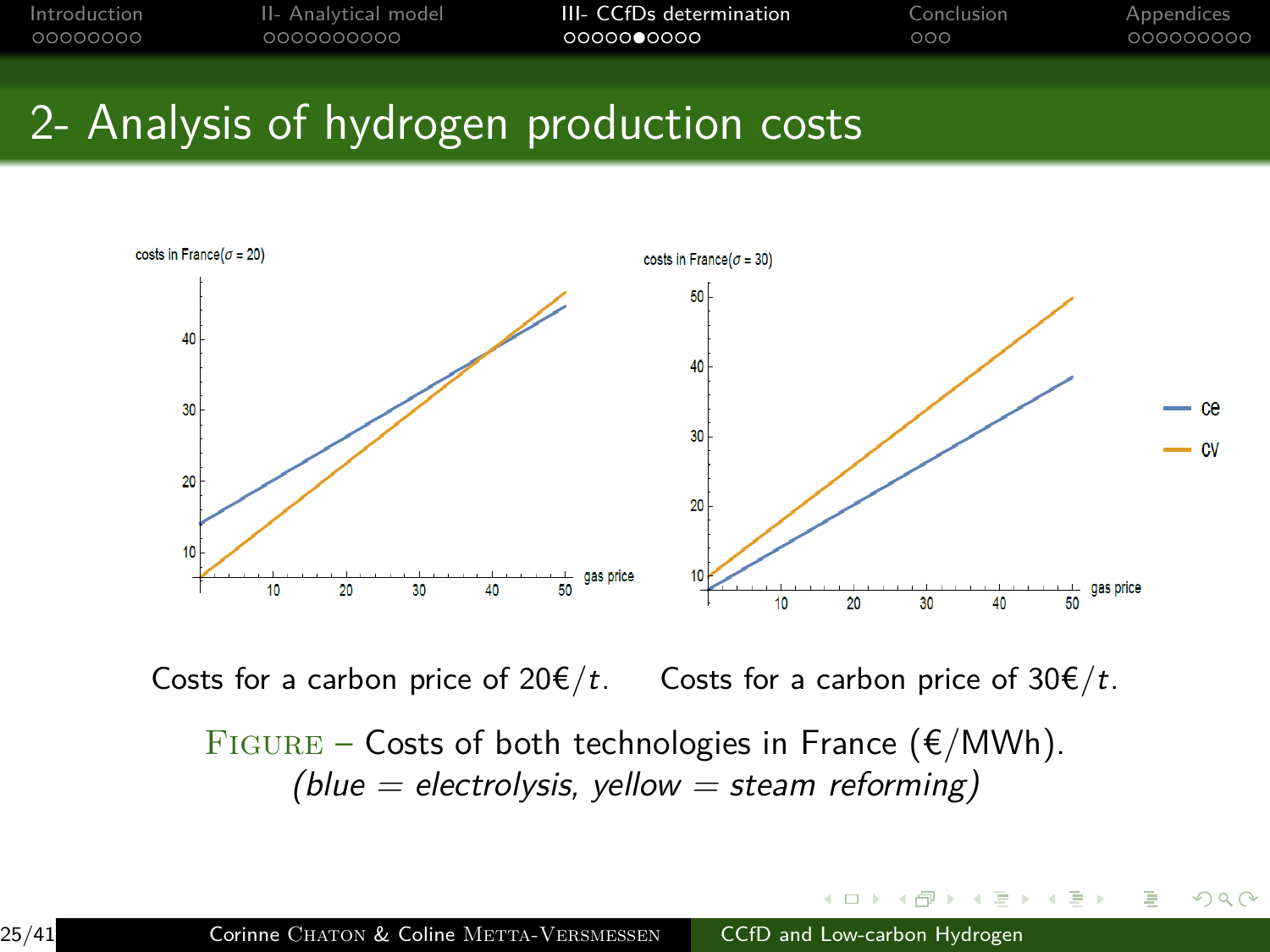| Introduction | II- Analytical model | III- CCfDs determination | Conclusion | Appendices |
|--------------|----------------------|--------------------------|------------|------------|
| - 00000000   | 0000000000           | 0000000000               | റററ        | 000000000  |
|              |                      |                          |            |            |





 $299$ 

FIGURE – Difference in marginal costs of hydrogen production by electrolysis between France and Germany ( $E/MWh$ ).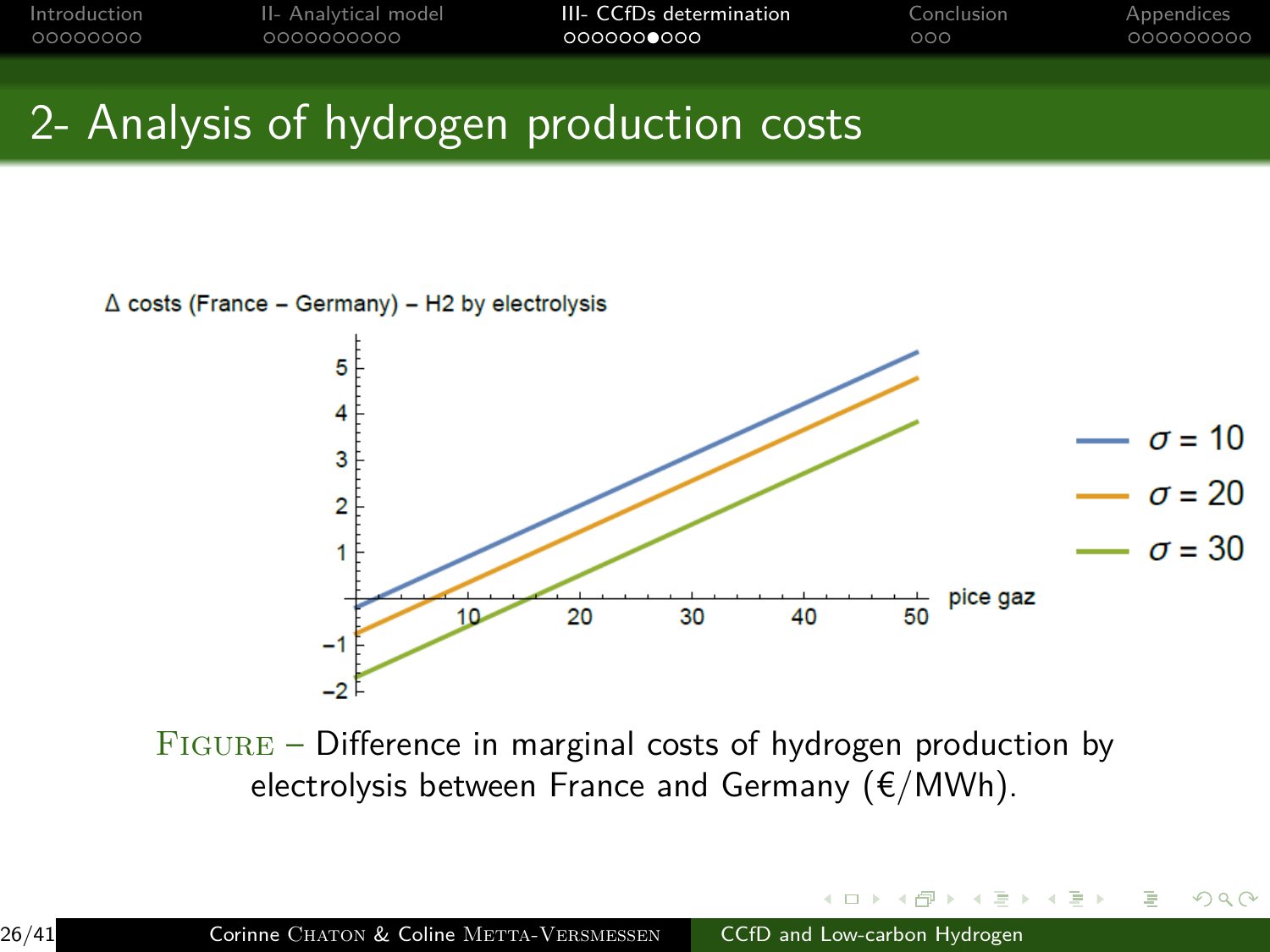| Introduction | II- Analytical model | III- CCfDs determination | Conclusion | Appendices |
|--------------|----------------------|--------------------------|------------|------------|
| _00000000    | 0000000000           | 0000000000               | റററ        | 000000000  |
|              |                      |                          |            |            |

# 3- Analysis of the CCfDs price and payment characteristics



FIGURE – CCfD strikes ( $E/t$ ) in France and Germany as a function of gaz price (€/MWh).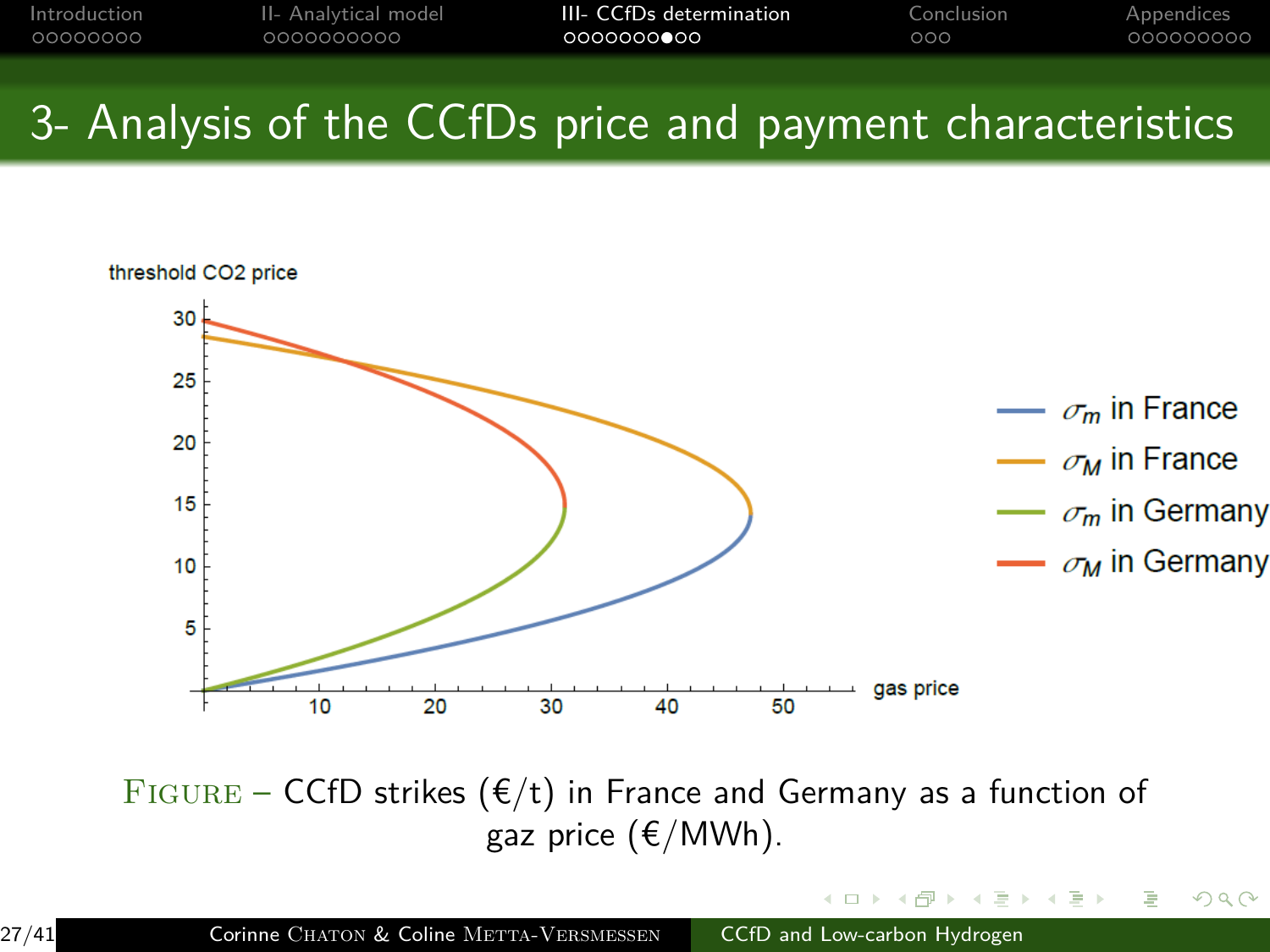| Introduction | II- Analytical model | III- CCfDs determination | Conclusion | Appendices |
|--------------|----------------------|--------------------------|------------|------------|
| _00000000    | 0000000000           | 0000000000               | റററ        | 000000000  |
|              |                      |                          |            |            |

# 3- Analysis of the CCfDs price and payment characteristics



 $FIGURE - CCFD$  payment ( $E/MWh$ ) in France and Germany according to the carbon market price  $(\epsilon/t)$ .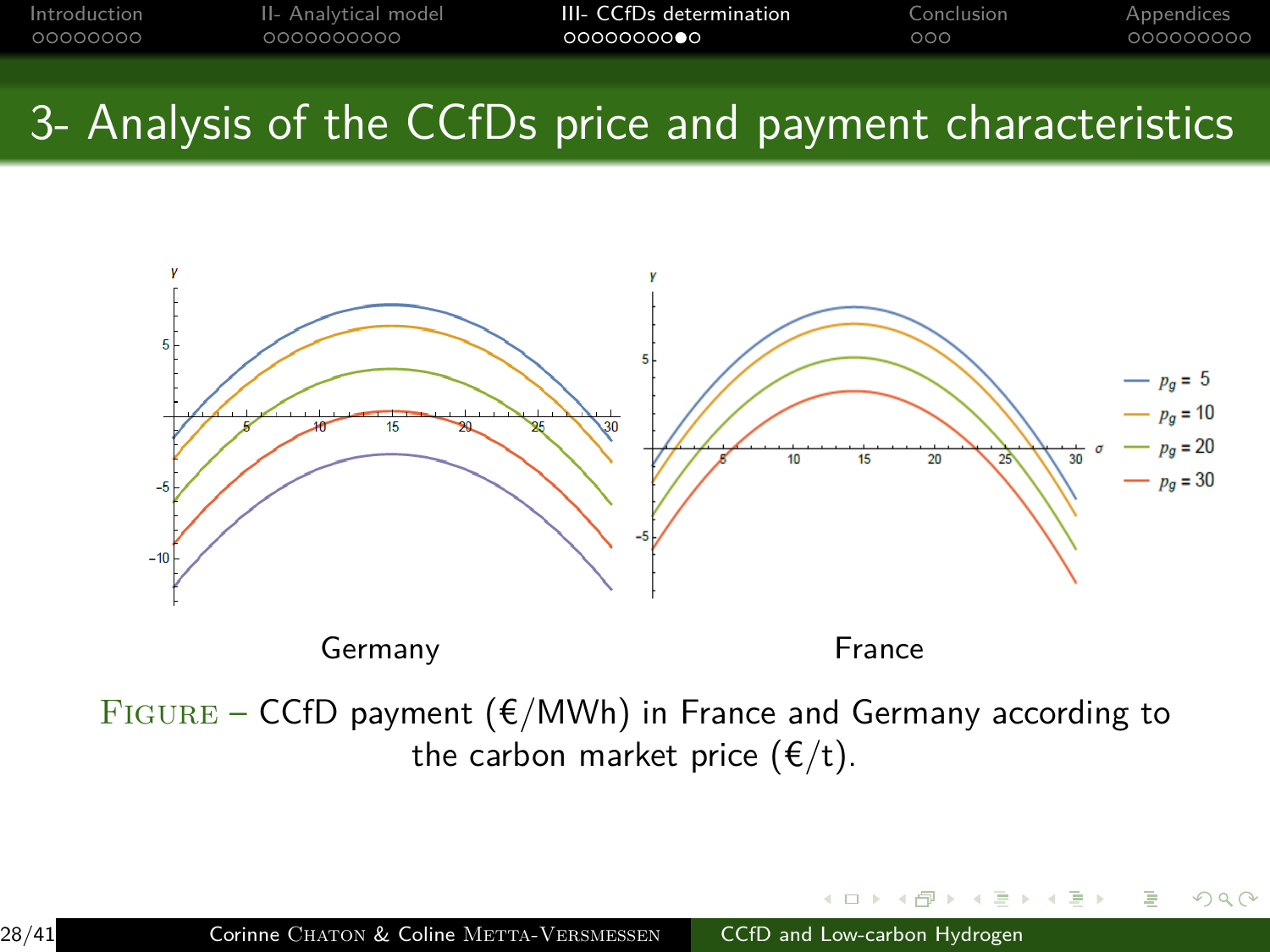| Introduction | II- Analytical model | III- CCfDs determination | Conclusion | Appendices |
|--------------|----------------------|--------------------------|------------|------------|
| _00000000    | 0000000000           | 0000000000               | റററ        | 000000000  |
|              |                      |                          |            |            |

# 3- Analysis of the CCfDs price and payment characteristics



Impact of free allowances for SMR Impact of carbon offsetting for PtH.

Figure – Impacts of the subsidies supplementing the carbon market on the CCfD strike in France  $(\epsilon/t)$ .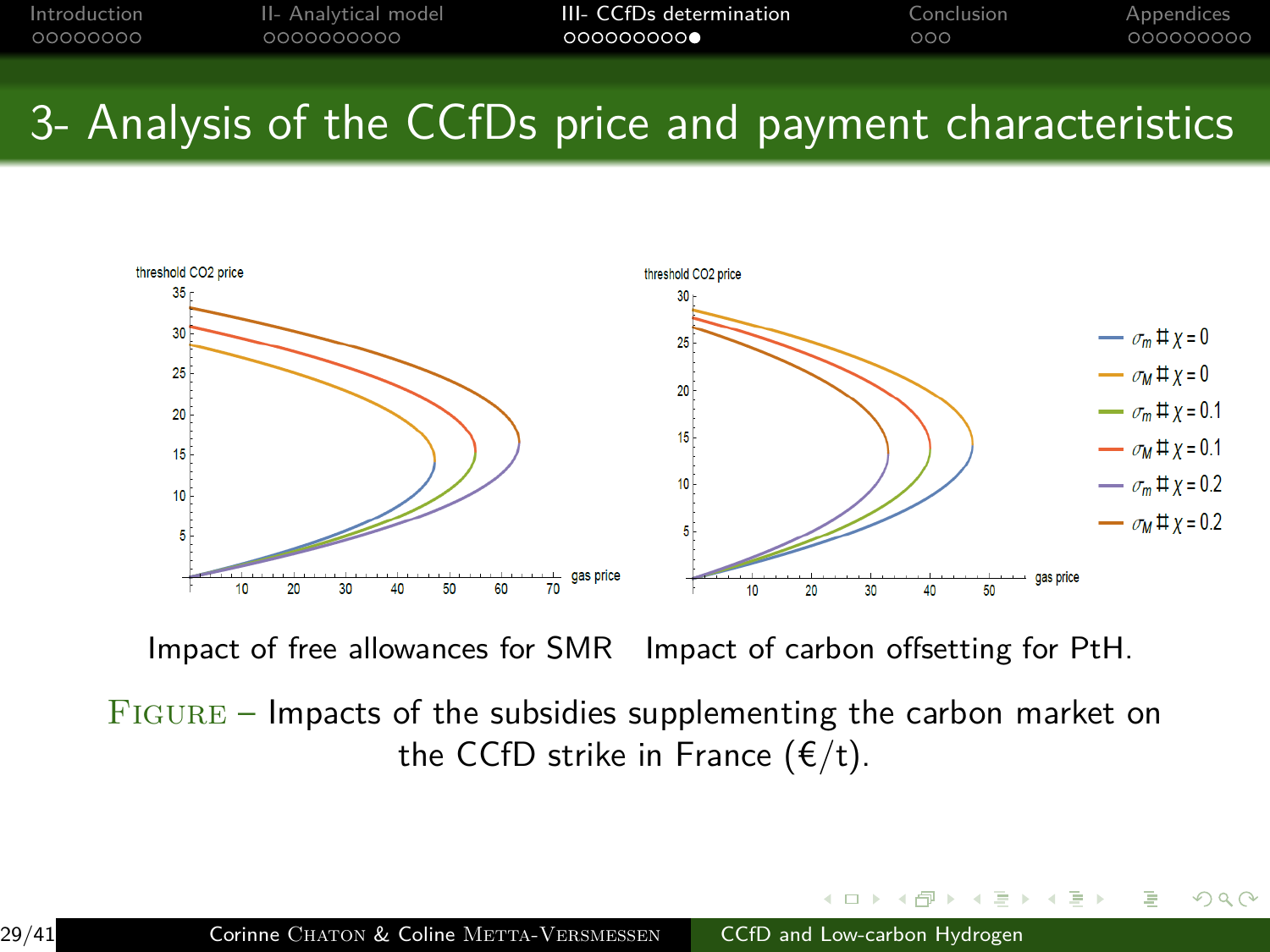<span id="page-29-0"></span>

| Introduction<br>00000000 | II- Analytical model<br>0000000000 | III- CCfDs determination<br>0000000000 | Conclusion<br>$\bullet$ | Appendices<br>000000000 |
|--------------------------|------------------------------------|----------------------------------------|-------------------------|-------------------------|
|                          | Table of contents                  |                                        |                         |                         |
|                          |                                    |                                        |                         |                         |

### **[Introduction](#page-1-0)**

2 [Analytical model](#page-9-0)

3 [Determination of French and German CCfDs](#page-19-0)

### 4 [Conclusion](#page-29-0)

### **[Appendices](#page-32-0)**

4 17 18

 $\sim$  $\leftarrow$   $\equiv$  $\sim$ 化重压  $QQ$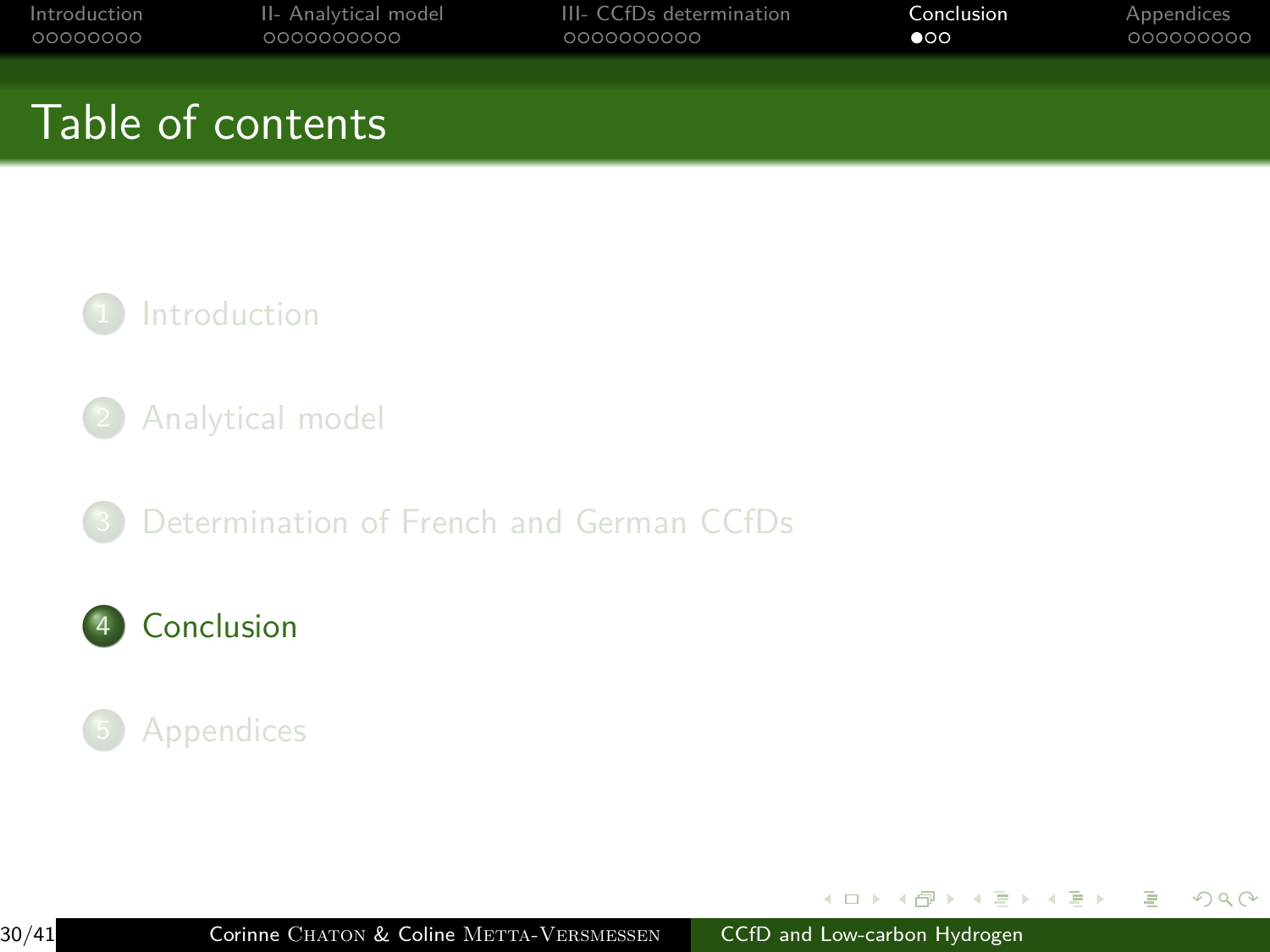| Introduction | II- Analytical model | III- CCfDs determination | Conclusion | Appendices |
|--------------|----------------------|--------------------------|------------|------------|
| - 00000000   | 0000000000           | 0000000000               | ൈ          | 000000000  |
|              |                      |                          |            |            |
|              |                      |                          |            |            |

# Conclusion

### Results : An initial model on CCFDs and  $H_2$

- The strike can represent a set of prices ;
- The inputs prices should be considered. For instance,the CCfD should be characterized according to the region's electricity fleet due to the impact of the carbon price ;
- The additional aid to the EU-ETS impacts the characterization of CCfDs ;
- CCfDs should include a reimbursement phase to avoid windfall profit.

 $\Omega$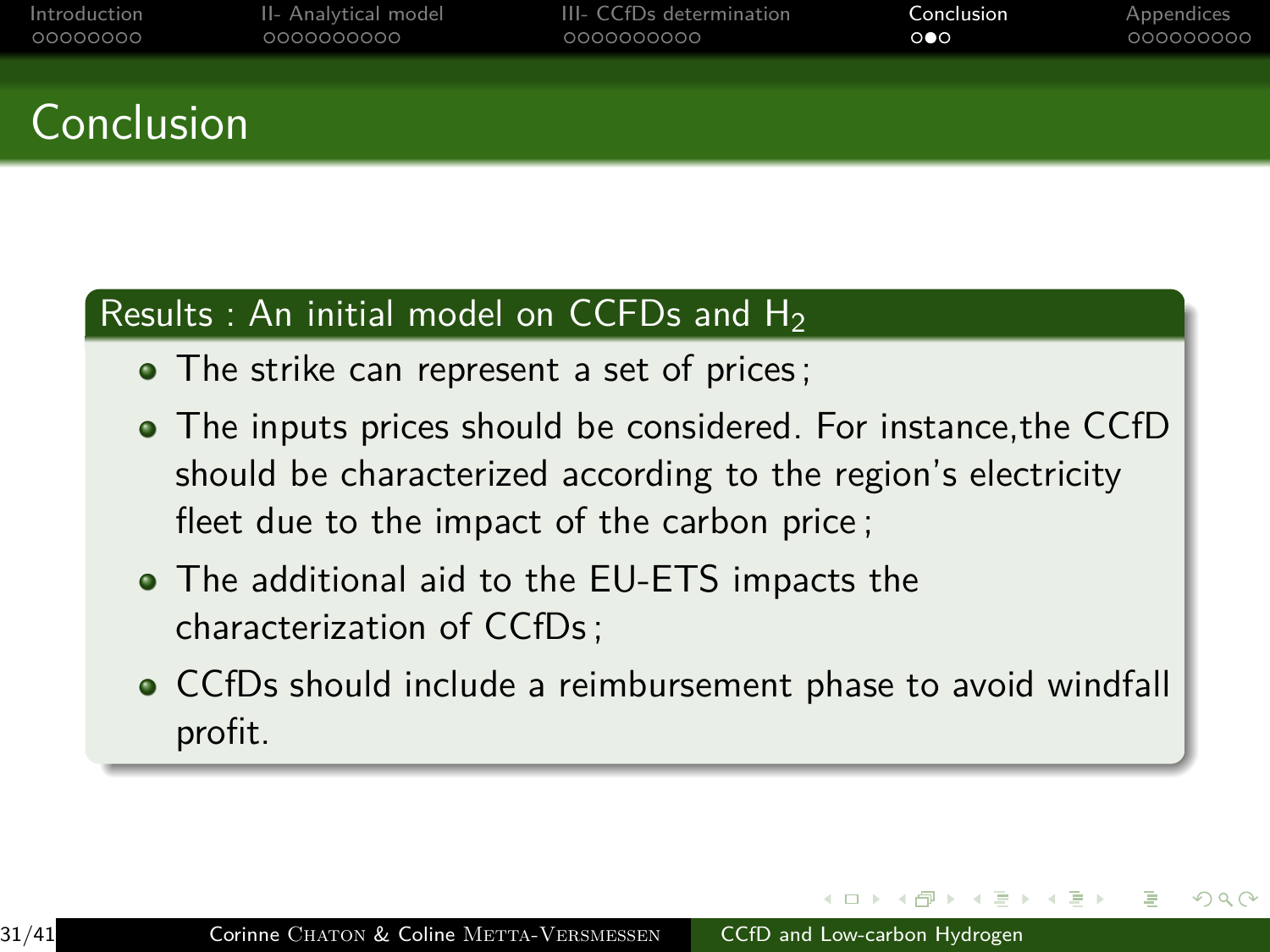| Introduction | II- Analytical model | III- CCfDs determination | Conclusion | Appendices |
|--------------|----------------------|--------------------------|------------|------------|
| 00000000     | LOOOOOOOOOO          | 0000000000               | 000        | 000000000  |
|              |                      |                          |            |            |

# **Conclusion**

#### Further research

- Consideration of the whole business plan : LVCOH, risk coverage [ongoing work] ;
- Study of allocation methods;
- Interactions with EU-ETS prices : opposite effects between price decrease due to decarbonization and price increase due to electrification.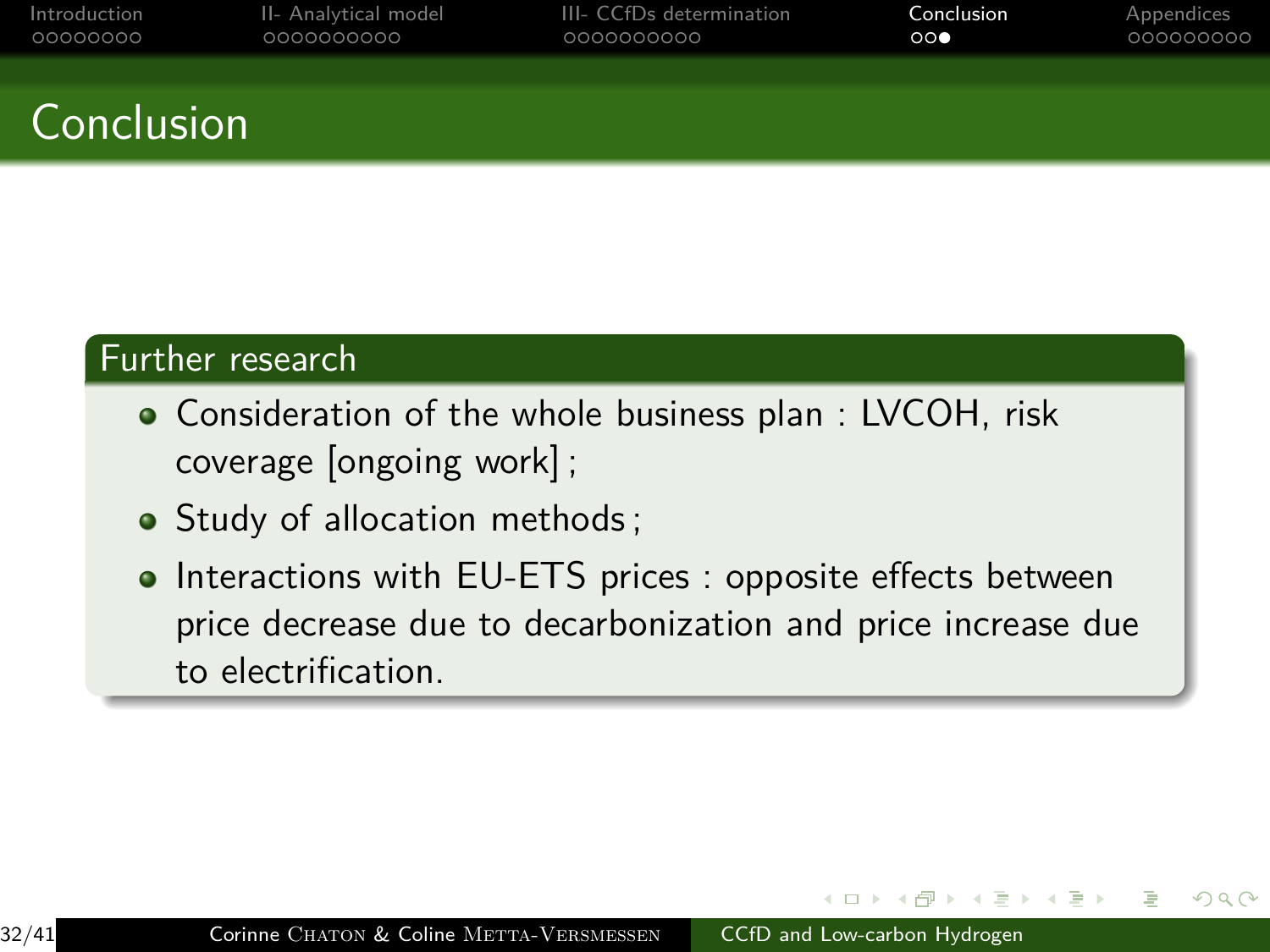<span id="page-32-0"></span>

| Introduction<br>00000000 | II- Analytical model<br>0000000000 | III- CCfDs determination<br>0000000000 | Conclusion<br>000 | Appendices<br>•000000000 |
|--------------------------|------------------------------------|----------------------------------------|-------------------|--------------------------|
|                          | Table of contents                  |                                        |                   |                          |
|                          |                                    |                                        |                   |                          |

### **[Introduction](#page-1-0)**

- 2 [Analytical model](#page-9-0)
- 3 [Determination of French and German CCfDs](#page-19-0)

### **[Conclusion](#page-29-0)**



4 17 18

 $\sim$  $\leftarrow$   $\equiv$  $\sim$ 化重压  $QQ$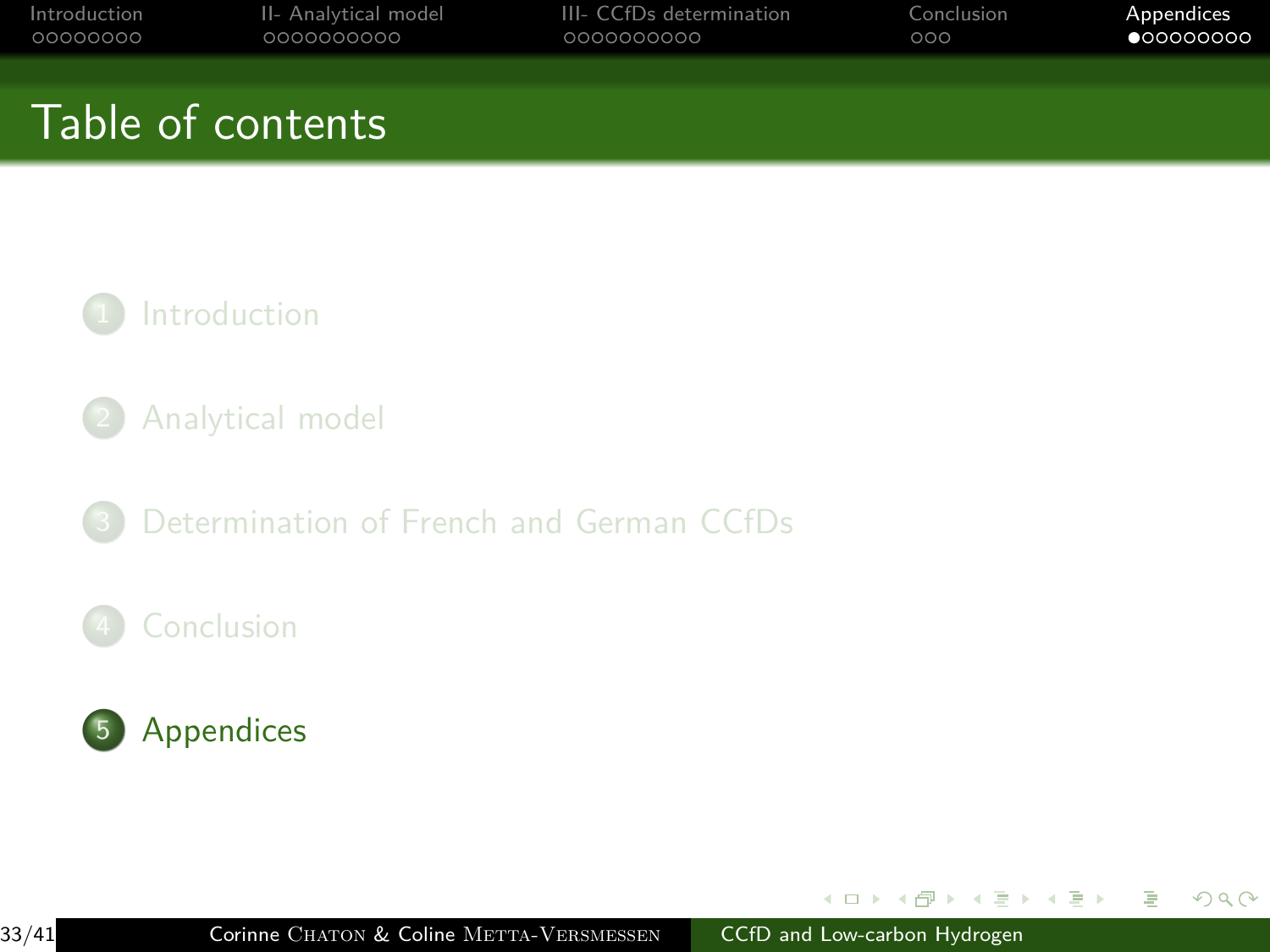| Introduction | II- Analytical model | III- CCfDs determination | Conclusion | Appendices |
|--------------|----------------------|--------------------------|------------|------------|
| 00000000     | 0000000000           | 0000000000               | 000        | 000000000  |
| Appendices   |                      |                          |            |            |

- A. Econometric study for the electricity price function in France and Germany
- B. Determination of CCfD in Europe and limitations of the results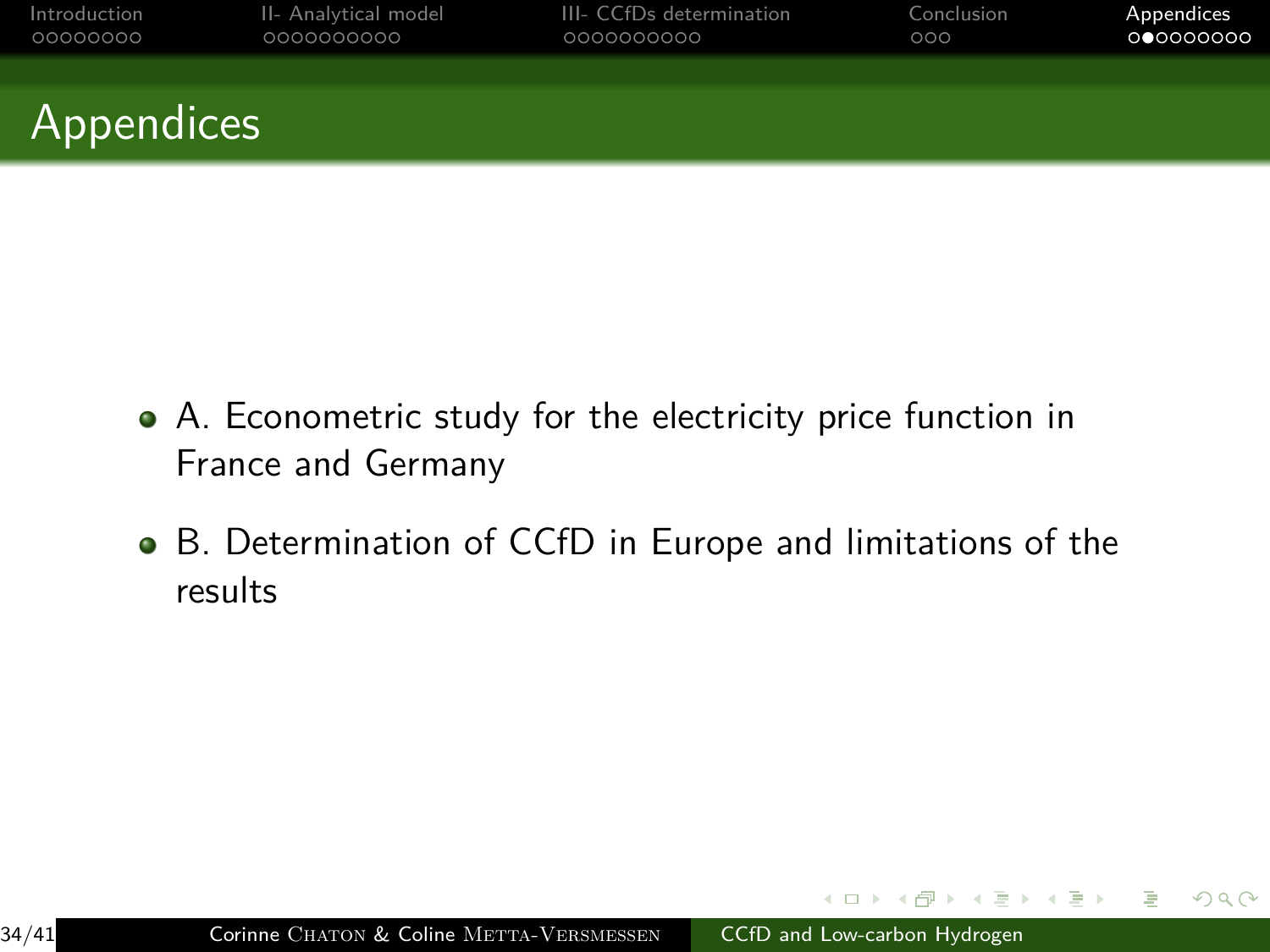| Introduction | II- Analytical model | III- CCfDs determination | Conclusion | Appendices |
|--------------|----------------------|--------------------------|------------|------------|
| _00000000    | 0000000000           | 0000000000               | റററ        | 000000000  |
|              |                      |                          |            |            |

# A.1- Selection of variables (French case)

| Explanatory var. | Estimation | <b>SD</b> | t-value | t        |
|------------------|------------|-----------|---------|----------|
| P0               | 13,723     | 9,11      | 1,51    | 0,14     |
| $\rho_{\rm g}$   | 0,99       | 0,32      | 2,88    | 0,01     |
| $\sigma$         | 2,25       | 1,37      | 1,64    | 0,11     |
| $\sigma^2$       | $-0,06$    | 0,05      | $-1,22$ | 0,23     |
| $p_{g}$          | 1,21       | 0,25      | 4,76    | 3,71e-05 |
| $\sigma$         | 3,57       | 1,07      | 3,32    | 0,00219  |
| $\sigma^2$       | $-0,11$    | 0,04      | $-2,52$ | 0,01692  |

Table – Results of the linear regression for the French case with constant (top) and without constant (bottom).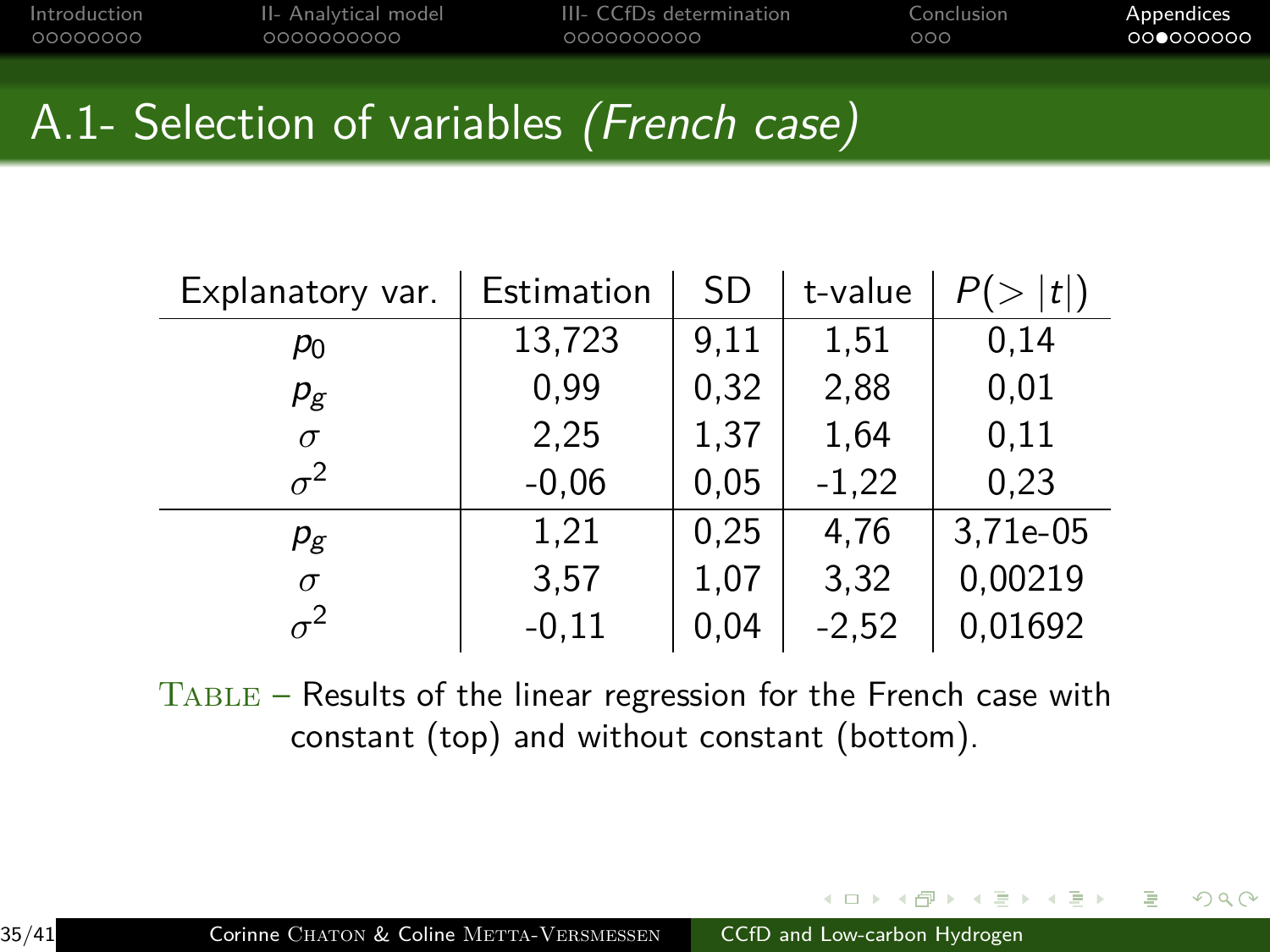| Introduction | II- Analytical model | III- CCfDs determination | Conclusion | Appendices |
|--------------|----------------------|--------------------------|------------|------------|
| 00000000     | 0000000000           | 0000000000               | 000        | 000000000  |
|              |                      |                          |            |            |

## A.2- Residue test

| test            | France                                        | Germany                 |
|-----------------|-----------------------------------------------|-------------------------|
| Shapiro-Wilk    | $p-v = 0.001$                                 | $p-v = 0.77$            |
| Breusch-Pagan   | 0.59                                          | $p-v = 0.39$            |
| <b>Skewness</b> | $T=1.40$ ; p-v = 0.002                        | $T = 0.16$ ; p-v = 0.67 |
| Kurtosis        | $T = 5.10$ ; p-v = 0.01   T= 3.65; p-v = 0.32 |                         |

Table – Results of the residue tests for the French and German cases, with the complete database.

伊 ▶ イヨ ▶

 $299$ 

э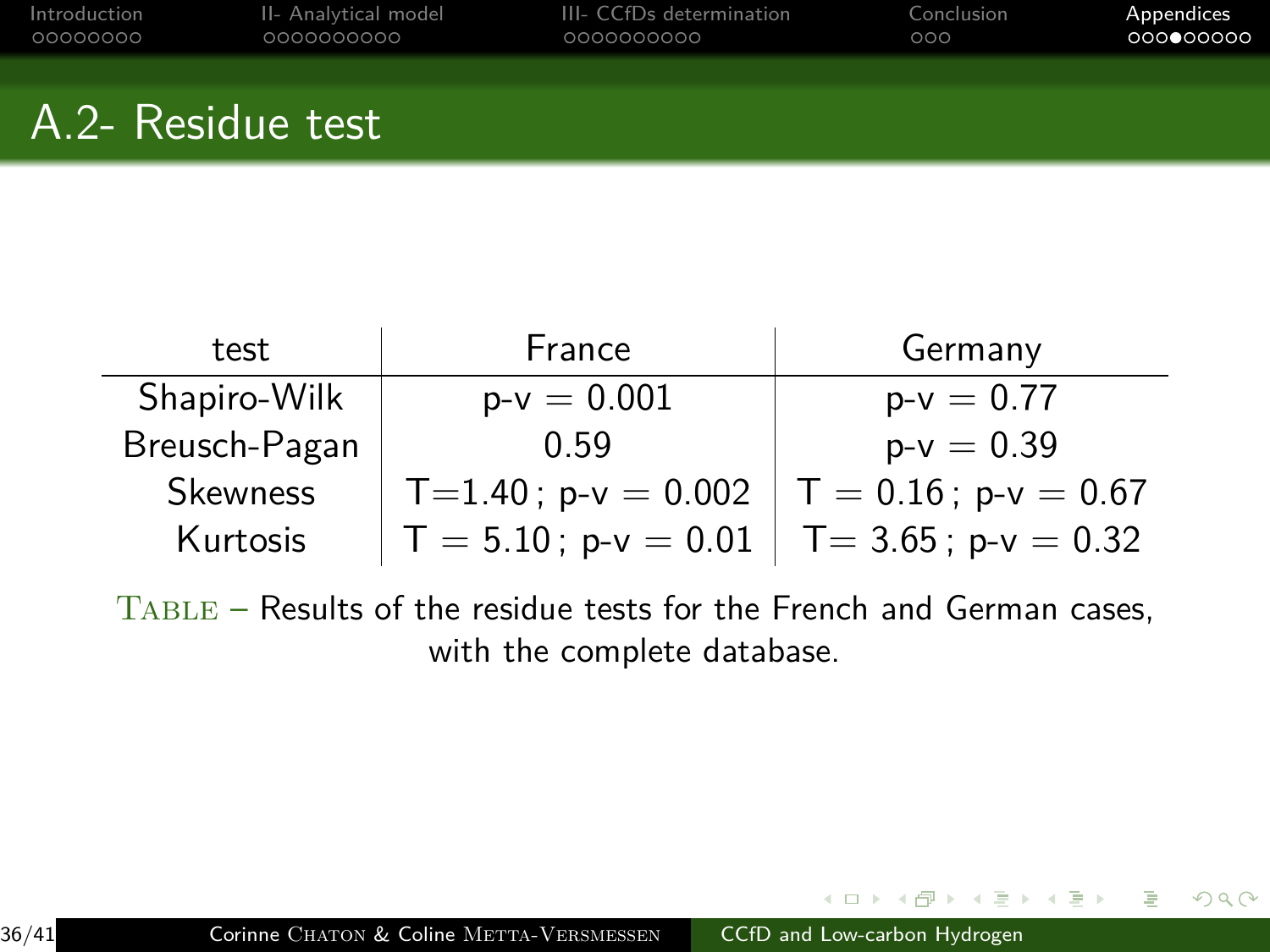| Introduction | II- Analytical model | III- CCfDs determination | Conclusion | Appendices |
|--------------|----------------------|--------------------------|------------|------------|
| - 00000000   | 0000000000           | 0000000000               | റററ        | 0000000000 |
|              |                      |                          |            |            |

# A.2- Residue test (French case)



Figure – Model residuals for the French case with the complete database.

 $\overline{a}$ 

 $QQ$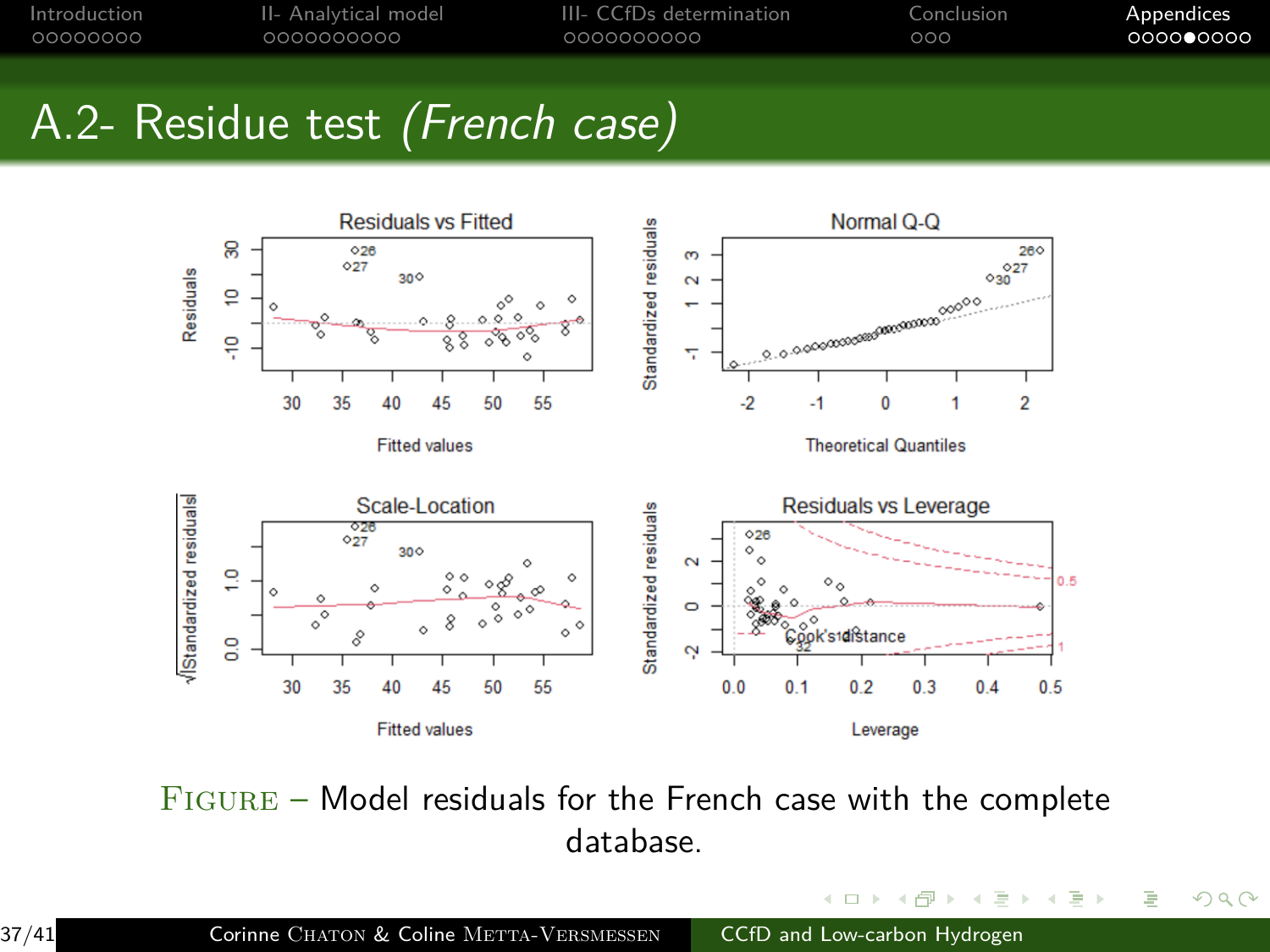| Introduction | II- Analytical model | III- CCfDs determination | Conclusion | Appendices |
|--------------|----------------------|--------------------------|------------|------------|
| _00000000    | 0000000000           | 0000000000               | 000        | 000000000  |
|              |                      |                          |            |            |

# A.2- Residue test

| test          | France                  | Germany                  |
|---------------|-------------------------|--------------------------|
| Shapiro-Wilk  | $p-v = 0.19$            | $p-v = 0.66$             |
| Breusch-Pagan | 0.75                    | $p-v = 0.29$             |
| Skewness      | $T = 0.83$ ; p-v = 0.04 | $T = -0.48$ ; p-v = 0.21 |
| Kurtosis      | $T = 4.07$ ; p-v = 0.08 | $T = 2.95$ ; p-v = 0.94  |

Table – Residue test results for the French and German cases, without winter 2016-2017.

何 ▶ イヨ ▶ イヨ ▶

4. 17. 18.

 $QQ$ 

э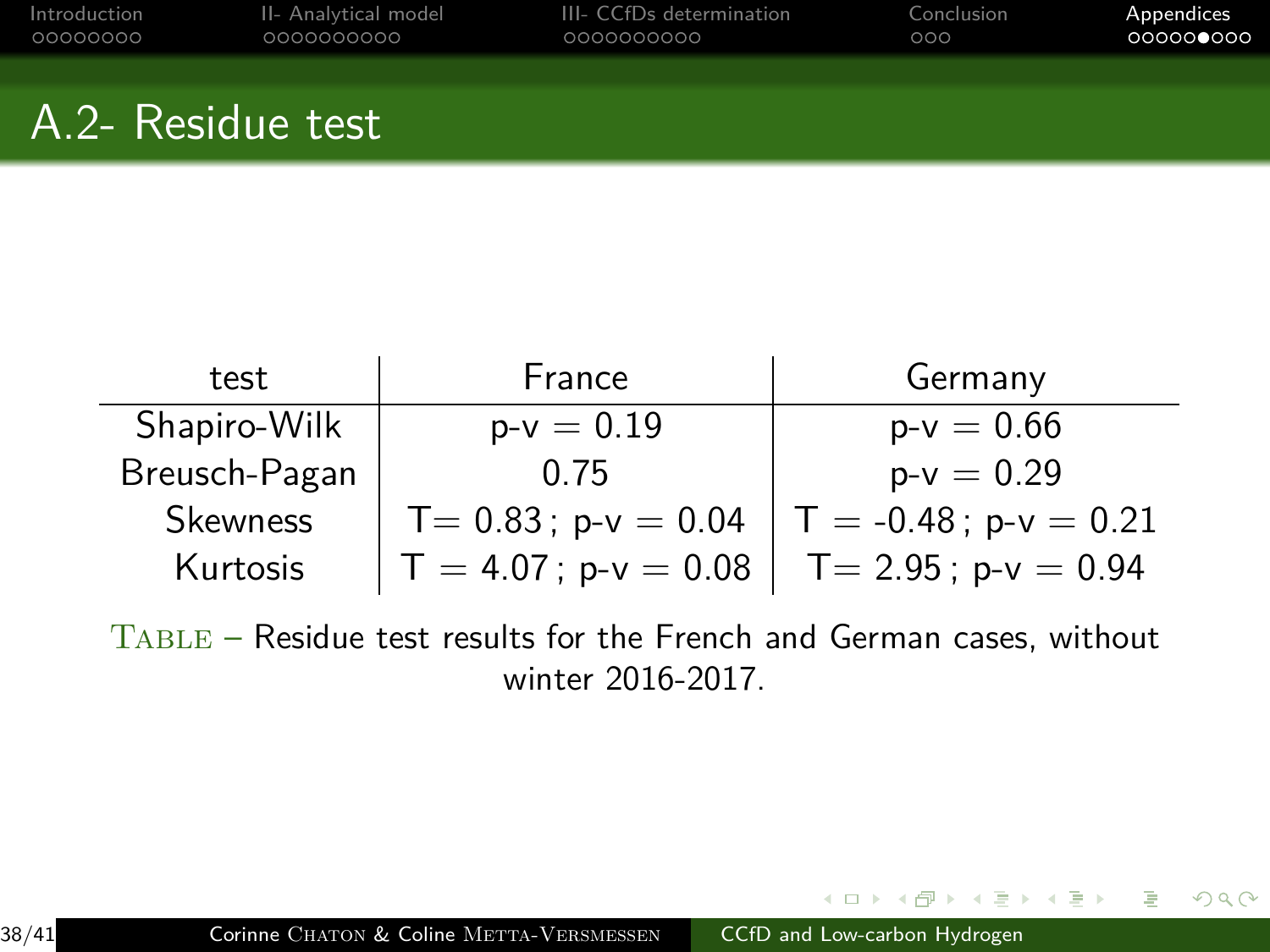| Introduction | II- Analytical model | III- CCfDs determination | Conclusion | Appendices         |
|--------------|----------------------|--------------------------|------------|--------------------|
| _00000000    | 0000000000           | 0000000000               | റററ        | ∩QQQQQ <b>⊜</b> QQ |
|              |                      |                          |            |                    |

## B.1- Estimation of the parameters

|    | France    | Europe    |
|----|-----------|-----------|
| P٥ | 35.266    | 31.286    |
| p1 | 0.5361    | 0.8343    |
| рŋ | $-0.0004$ | $-0.0026$ |

 $TABLE - Reference values of electricity price parameters ( $\epsilon/MWh$ ) in$ Europe and France, with  $p_e(\sigma) = p_2\sigma^2 + p_1\sigma + p_0$ .

 $299$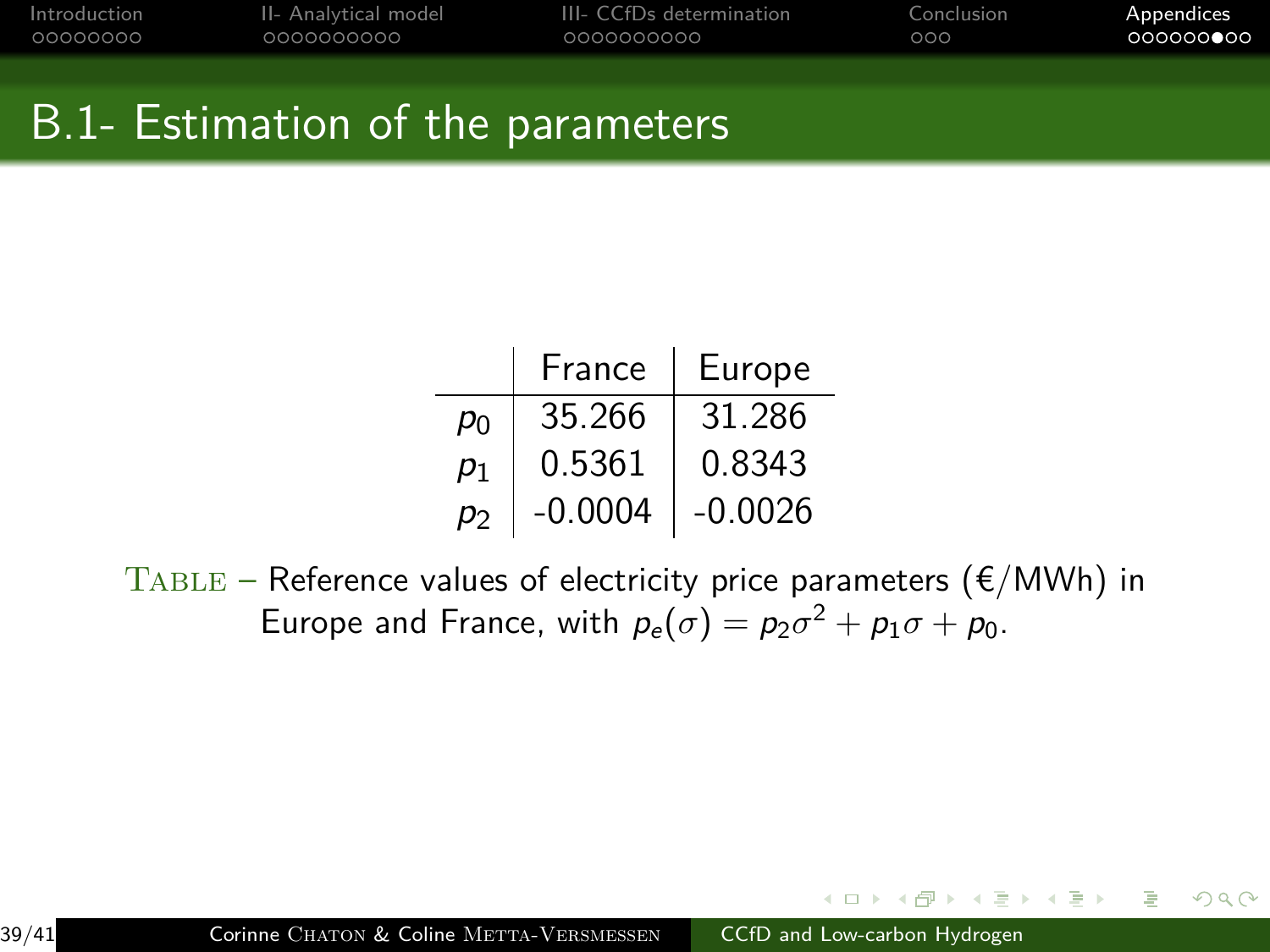| Introduction | II- Analytical model | III- CCfDs determination | Conclusion | Appendices |
|--------------|----------------------|--------------------------|------------|------------|
| _00000000    | 0000000000           | 0000000000               | റററ        | 000000000  |
|              |                      |                          |            |            |

# B.2- Strike and payment for the European case



Figure – CCfD strike in Europe.

 $QQ$